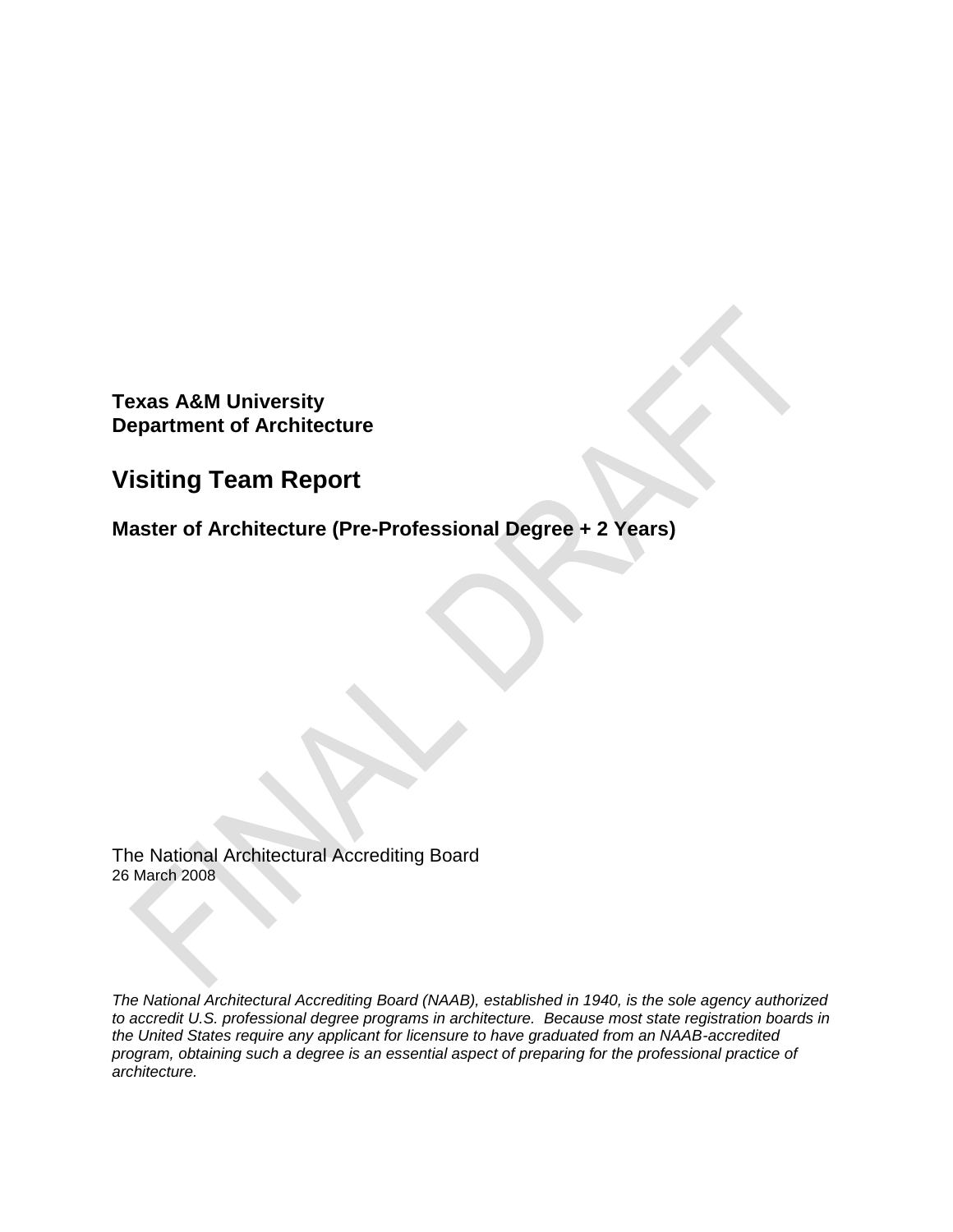# **Table of Contents**

| <b>Section</b> |                          |    |                                                  | <b>Page</b>    |
|----------------|--------------------------|----|--------------------------------------------------|----------------|
| I.             |                          |    | <b>Summary of Team Findings</b>                  | $\mathbf{1}$   |
|                | 1.                       |    | <b>Team Comments</b>                             | 1              |
|                | 2.                       |    | Progress Since the Previous Site Visit           | $\mathbf{1}$   |
|                | 3.                       |    | <b>Conditions Well Met</b>                       | $\overline{2}$ |
|                | 4.                       |    | <b>Conditions Not Met</b>                        | $\overline{2}$ |
|                | 5.                       |    | Causes of Concern                                | 3              |
| ΙΙ.            |                          |    | Compliance with the Conditions for Accreditation | $\overline{4}$ |
| Ш.             | Appendices               |    | 21                                               |                |
|                | А.                       |    | Program Information                              | 21             |
|                |                          | 1. | History and Description of the Institution       | 21             |
|                |                          | 2. | <b>Institutional Mission</b>                     | 21             |
|                |                          | 3. | Program History                                  | 22             |
|                |                          | 4. | Program Mission                                  | 23             |
|                |                          | 5. | Program Self Assessment                          | 24             |
|                | Β.                       |    | The Visiting Team                                | 32             |
|                | C.                       |    | The Visit Agenda                                 | 34             |
| IV.            | <b>Report Signatures</b> |    |                                                  | 38             |
|                |                          |    |                                                  |                |
|                |                          |    |                                                  |                |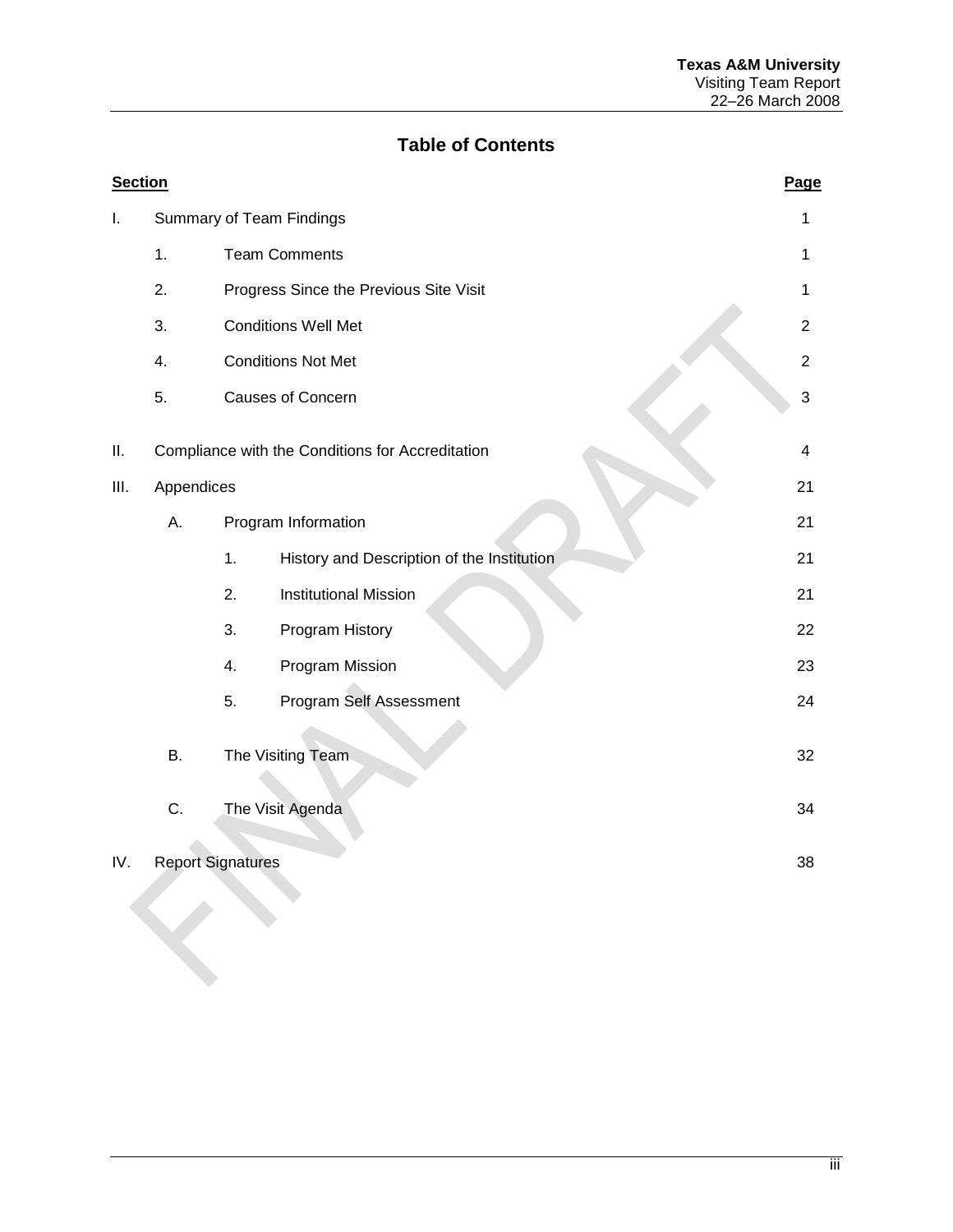This page is left blank intentionally.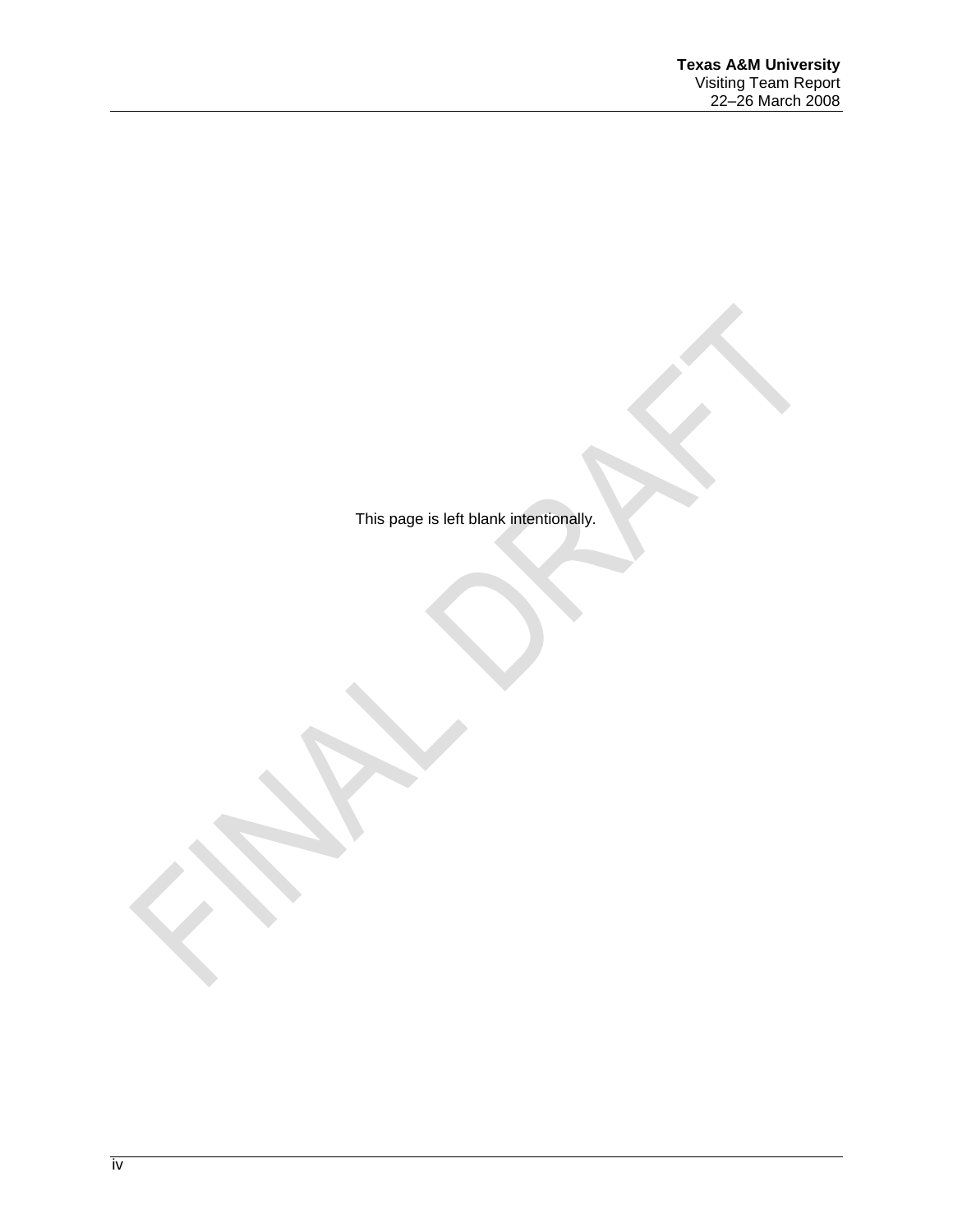#### **I. Summary of Team Findings**

#### **1. Team Comments**

The team appreciated the effort the department put into preparing the APR and team room. Both were well organized and provided the majority of the information required for the team to make its evaluation. Communications between the team, and college administration, faculty, staff and students was open, candid and forthright, which facilitated the team's efforts.

The Texas A&M "Spirit" permeates the campus creating a strong sense of pride and loyalty for the university and College of Architecture. The students are bright and highly motivated. There is also a strong relationship between faculty and students with each having a mutual respect and appreciation for one another.

As part of a research university, the College of Architecture has developed strong research centers where M.Arch. students can receive certificates and develop areas of specialization in five areas of study: environmental hazards management, facility management, health-system design, historic preservation and sustainable urbanism.

A by-product of the department's emphasis on research is that it has a high percentage of its faculty with doctorate degrees.

The BED students appreciate and value the opportunity for third-year students to participate in a study abroad or internship program. With approximately 90% of the BED students hailing from Texas, the third-year programs broaden students' experience and expose them to a diverse world. M.Arch students would also like the opportunity to participate in similar programs.

The current change in leadership at the university, college and department levels comes at a critical time in the history of the program and should be leveraged to strengthen the M.Arch. program. The team had the opportunity to meet Dr. Glen Mills, who was recently named the new head of the department of architecture. Dr. Mills is excited about his new responsibility and is eager to join the faculty and staff to build upon the rich legacy of the department of architecture.

#### **2. Progress Since the Previous Site Visit**

**Criterion 12.11, Non-Western Traditons( 2002):** Awareness of *the parallel and divergent canons and traditions of architecture and urban design in the non-Western world*

**Previous Team Report (2002):** Examples of courses, or course material, were hard to find, and the team felt that the examples were insufficient to meet this criterion*.*

**2008 Visiting Team Assessment**: Even though the department has made recent hires and proposed chages to the required history courses this Condition is still not met.. Whilethe BED program and career change curricula offer Non-Western Traditions history courses as electives, there was no evidence that this subject matter is incorporated into required M.Arch. courses or addressed at the graduate level.

**Criterion 12.22, Building Systems Integration (2002):** Ability to *assess, select, and integrate structural systems, environmental systems, life-safety systems, building envelope systems, and building service systems into building design*

**Previous Team Report (2002):** Although some examples of building systems integration were found, they were insufficient to clearly show that the criterion is met.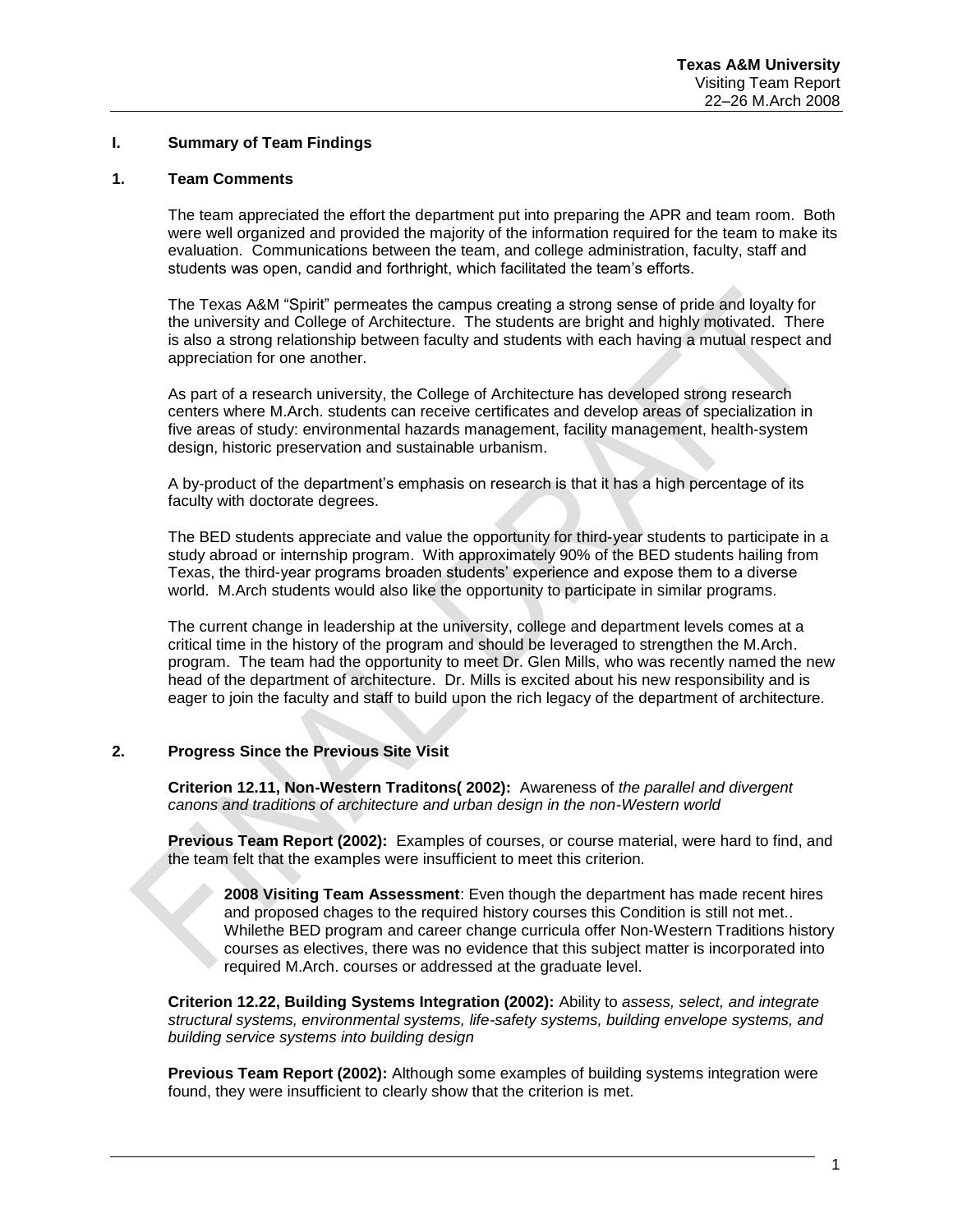#### **2008 Visiting Team Assessment:** This criterion is now met.

**Criterion 12.29, Comprehensive Design (2002):** Ability to *produce an architecture project informed by a comprehensive program, from schematic design through the detailed development of programmatic spaces, structural and environmental systems, life-safety provisions, wall sections, and building assemblies, as may be appropriate; and to assess the completed project with respect to the program's design criteria*

**Previous Team Report (2002):** This comprehensive design appeared only in some examples in ARCH 606, Architectural Design II, and ARCH 607, Architectural Design III. This ability should be significantly strengthened.

**2008 Visiting Team Assessment:** This criterion is now met.

#### **[Causes of Concern taken from VTR dated M.Arch 27, 2002]**

[In 2002] the team found the following to be the main causes of concern:

Physical Resources: The buildings that house the program meet the majority of its needs. The program is growing and the existing space is being stressed.

> *2008 Visiting Team Assessment: In response to the 2002 accreditation visit, the University has added a large auditorium and exhibit space, but additional space is still needed. See Causes for concerns below for additional information*.

Faculty members from the Construction Science School are utilized for teaching some courses for architectural students. These courses, faculty members' expertise, and teaching skills are below the standard set by the architecture faculty and program.

> *2008 Visiting Team Assessment: This is no longer a cause for concern. Faculty members who meet the standards set by the faculty and program teach the M.Arch courses.*

The career change curriculum is too compressed.

*2008 Visiting Team Assessment: This is no longer a cause for concern. The Career Change curriculm has been modified to increase course requirements for graduation.* 

## **3. Conditions Well Met**

1.2 Architectural Education and the Students 3.7 Human Resource Development 13.7 Collaborative Skills 13.18 Structural Systems 13.30 Architectural Practice 13.34 Ethics and Professional Judgement

#### **4. Conditions Not Met**

5 Studio Culture

13.9 Non-Western Traditions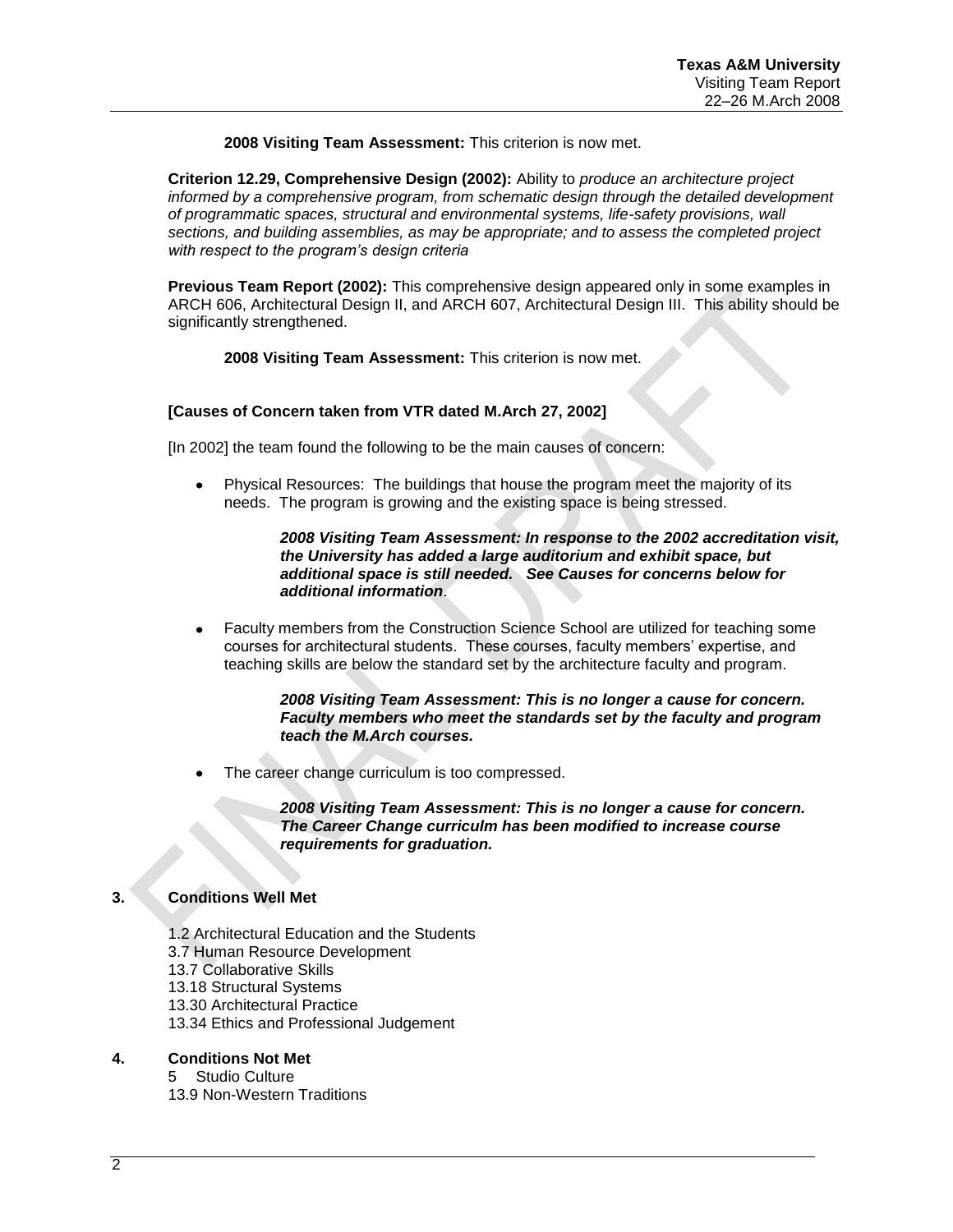13.12 Human Behavior 13.13 Human Diversity 13.20 Life Safety 13.26 Technical Documentation

#### **5. Causes of Concern**

Physical Resources: Even though additional space was added to the department in response to the last accreditation visit, the architectural program still has significant space needs. The need for additional space exists primarily in the following areas: studio and pin-up space, project review spaces, and administrative offices.

Information Resources: With the increase of the cost for periodical subscription and online services, a sizeable portion of the current budget is allocated to these costs, which limits the funds available for new acquisitions to the current collection.

M.Arch. Program Content: In response to Texas' mandate to reduce the number of credit hours required for undergraduate degrees to 120 credits, the department has just completed a review and reworking of the BED curriculum. To understand how the changes to the BED have impacted the M.Arch. program requirements, a similar evaluation needs to occur.

In addition, it appears that the 4+2 curriculum was developed based on the continuation of the TAMU BED students into the M.Arch. program. The current profile of the M.Arch. program indicates that is no longer the case. The majority of the M.Arch. students are foreign students or from other pre-professional programs in the US. To determine what students in these two catagories need to satisfy NAAB degree requirements, a formal evaluation of the students' previous courses needs to be developed to determine which NAAB Student Performance Criteria were met in their pre-professional, undergraduate studies and which still need to be met by TAMU M.Arch. program.

M.Arch. Program Focus: The M.Arch. program needs to be a focus and prioritization of the department to bring it on par with the department's research initiatives.

Documentation of Student Work: The department needs to develop a process that allows for on-going and sustained documentation of all coursework.

Faculty; The department has several design faculty positions open. Faculty with backgrounds in architecture should be sought to teach design studios.

Graphic Skills: The emphasis on digitial presentation appeard to be contributing to less than wholistic architectural solutions and limiting other mediums for expressing design ideas.

University Recognition: The recognition by the university of the value of creative activities in a research focused institution needs to be clarified to help overcome the college's perceived lack of peer status with the other colleges in the university.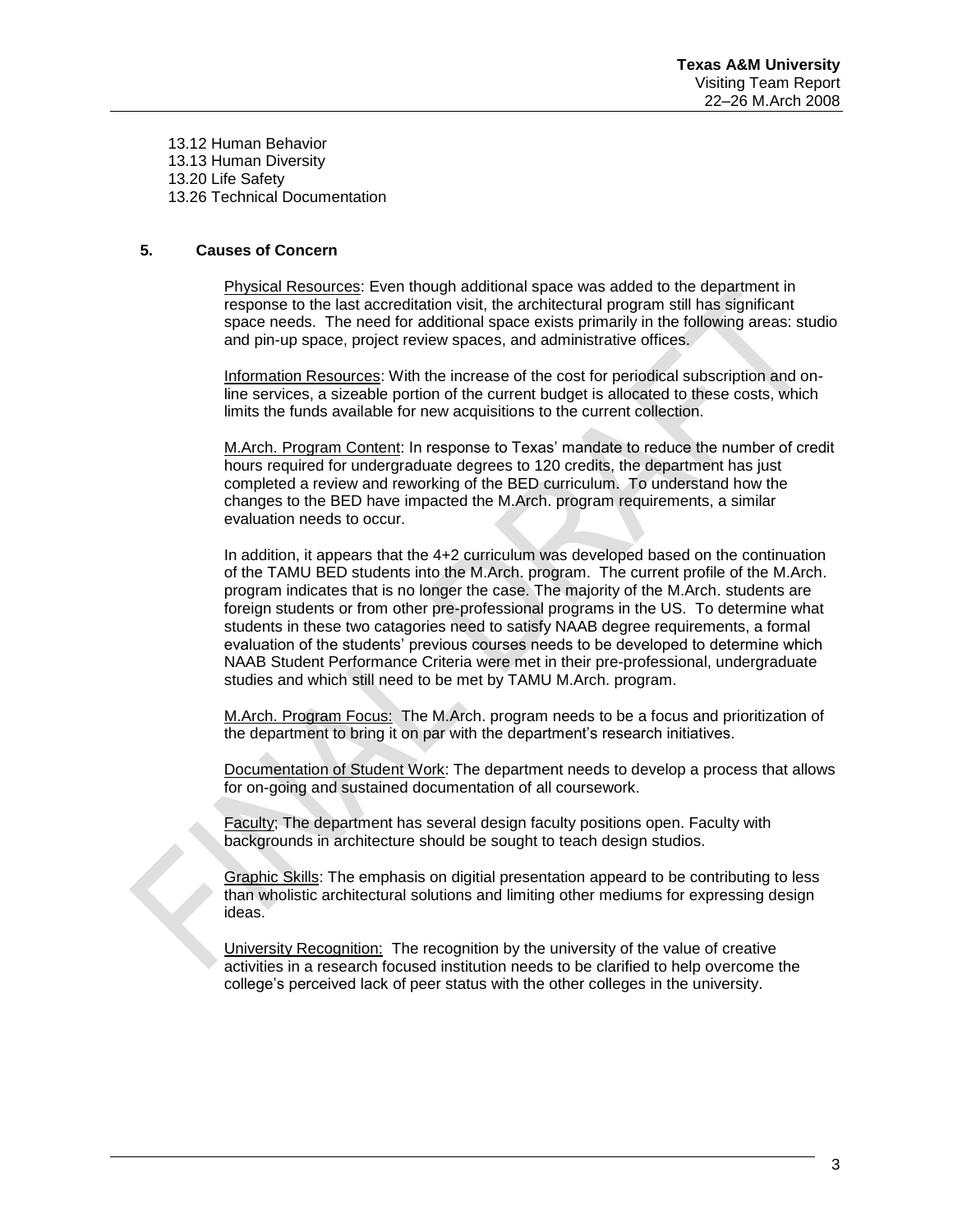Met Not Met  $[X]$  [ ]

#### **II. Compliance with the Conditions for Accreditation**

#### **1. Program Response to the NAAB Perspectives**

*Schools must respond to the interests of the collateral organizations that make up the NAAB as set forth by this edition of the* NAAB Conditions for Accreditation*. Each school is expected to address these interests consistent with its scholastic identity and mission.*

#### **1.1 Architecture Education and the Academic Context**

*The accredited degree program must demonstrate that it benefits from and contributes to its institution. In the APR, the accredited degree program may explain its academic and professional standards for faculty and students; its interaction with other programs in the institution; the contribution of the students, faculty, and administrators to the governance and the intellectual and social lives of the institution; and the contribution of the institution to the accredited degree program in terms of intellectual resources and personnel.*

The APR clearly articulates the academic and professional standards set for faculty and students. In the M.Arch. program, students are required to take a minimum of six electives outside of the department of architecture and the final study committee must include at least one faculty member outside of the department. Students in the M.Arch. may also get a specialized certificate in health systems and design, historic preservation, environmental hazard management, facility management and, sustainable urbanism. These certificates engage the students with faculty and students in other disciplines and with the department's research centers.

The students are involved in campus life and the TAMU spirit. Through committee work, lectures and the research centers, faculty are involved in the governance, intellectual and social lives of the institution and the dean is also the planner for the university. In addition to regular department budgets, the college and the university provide additional financial resources for graduate students and new faculty.

#### **1.2 Architecture Education and Students**

*The accredited degree program must demonstrate that it provides support and encouragement for students to assume leadership roles in school and later in the profession and that it provides an environment that embraces cultural differences. Given the program's mission, the APR may explain how students participate in setting their individual and collective learning agendas; how they are encouraged to cooperate with, assist, share decision making with, and respect students who may be different from themselves; their access to the information needed to shape their future; their exposure to the national and international context of practice and the work of the allied design disciplines; and how students' diversity, distinctiveness, self-worth, and dignity are nurtured.*

| Met | Not Met |
|-----|---------|
| [X] |         |

The students of Texas A&M University are one of the most important assets of the university, as identified by the faculty, and the admistration of the department, the college, and the university. The talented students who enroll in Texas A&M University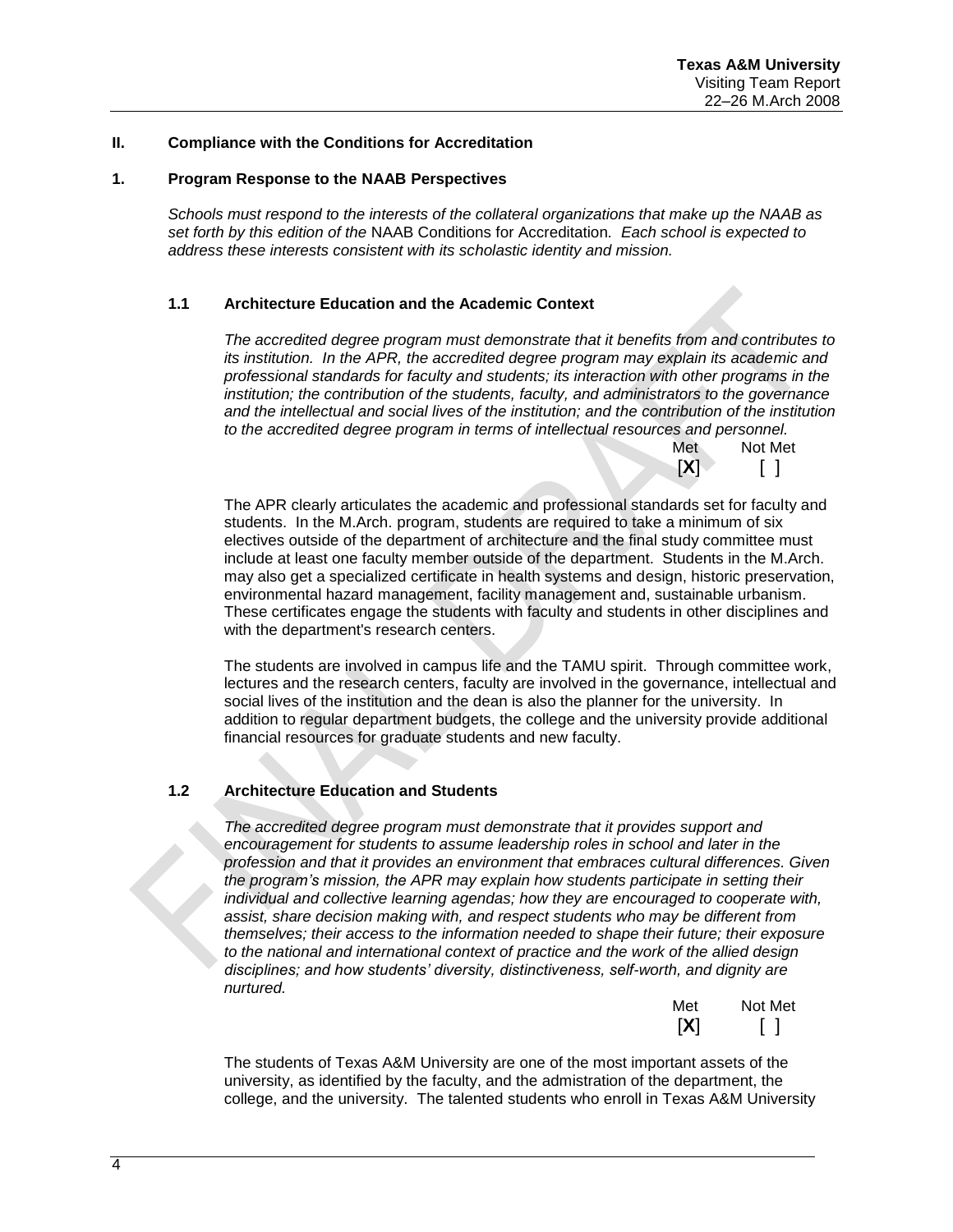recognize the significance of the devotion, which these groups have shown. The students and faculty enjoy mutual relationships of mentorship, scholarly inquiry, and design innovation.

Additionally, the team finds evidence of a strong relationship between graduate and undergraduate students. These relationships provided added mentorship and educational opportunities for all of the students of the Department.

The students of Texas A&M University are insightful, articulate leaders who become leaders within the profession of architecture, and society at large. This leadership is exhibited daily in design studios, student organizations, and activites of the college and University. All of these characteristics are nurtured by the unique educational and collegiate opportunies offered at Texas A&M. The strength of the program in cultivating young architects is evident in the placement and career successes of its graduates, and their continued dedication to the university and the College of Architecture.

#### **1.3 Architecture Education and Registration**

*The accredited degree program must demonstrate that it provides students with a sound preparation for the transition to internship and licensure. The school may choose to explain in the APR the accredited degree program's relationship with the state registration boards, the exposure of students to internship requirements including knowledge of the national Intern Development Program (IDP) and continuing education beyond graduation, the students' understanding of their responsibility for professional conduct, and the proportion of graduates who have sought and achieved licensure since the previous visit.*

| Met | Not Met |
|-----|---------|
| [X] |         |

Texas A&M provides its students with a sound preparation for the transition to internship and licensure. This is achieved through coursework and student organizations like AIAS.

The professional practice class, taught by a former Texas Board of Architecture member, provides students with the requirements for licensure. The class also attends the annual meeting of theTexas Society of Architects, the AIA component for the state. BED students also have the option to do internships at firms around the country.

AIAS is very active at Texas A&M. During their meetings students are given information about licensure and they are responsible for organizing a career fair attended by architectural firms from around the nation.

## **1.4 Architecture Education and the Profession**

*The accredited degree program must demonstrate how it prepares students to practice and assume new roles and responsibilities in a context of increasing cultural diversity, changing client and regulatory demands, and an expanding knowledge base. Given the program's particular mission, the APR may include an explanation of how the accredited degree program is engaged with the professional community in the life of the school; how students gain an awareness of the need to advance their knowledge of architecture through a lifetime of practice and research; how they develop an appreciation of the diverse and collaborative roles assumed by architects in practice; how they develop an understanding of and respect for the roles and responsibilities of the associated*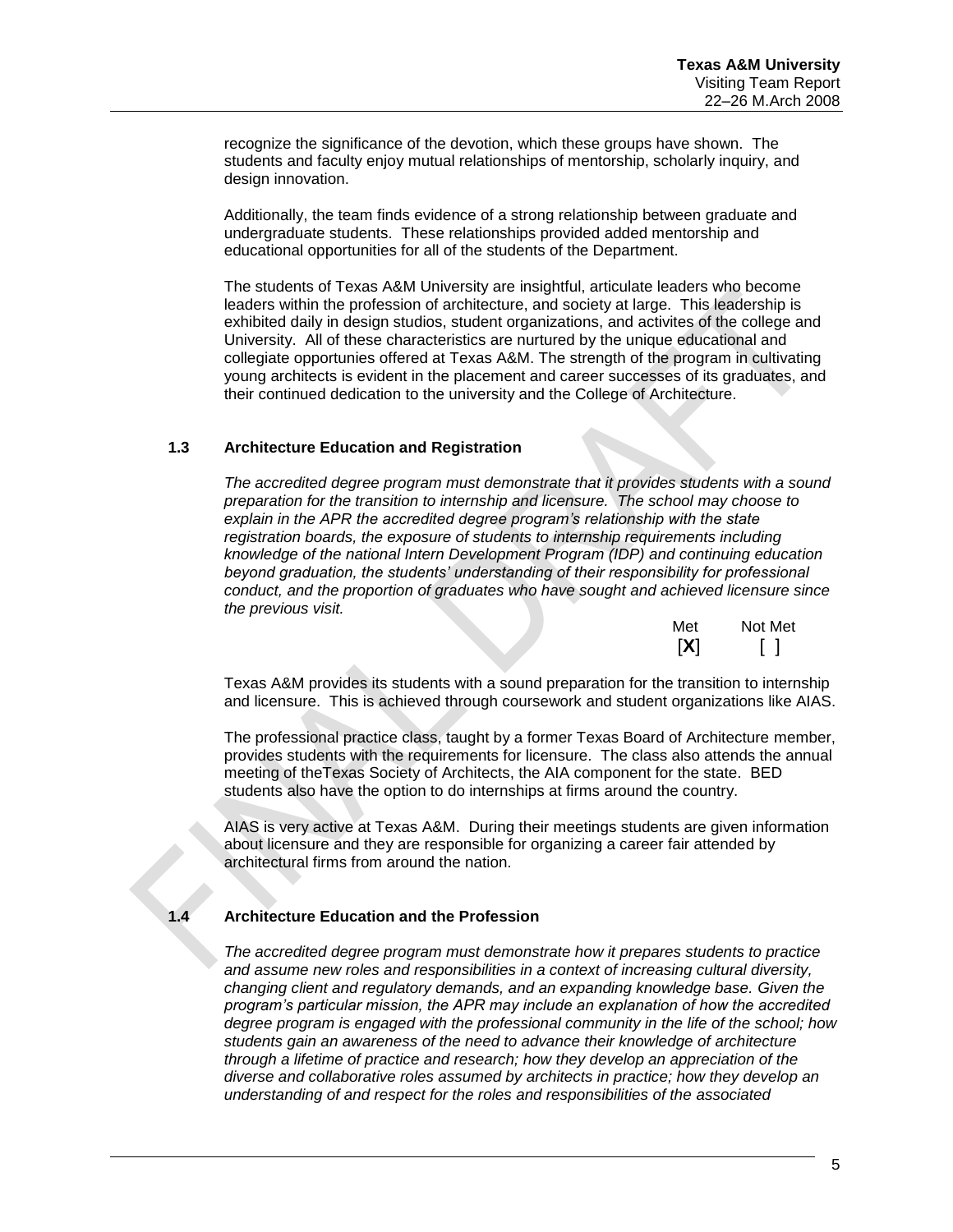*disciplines; how they learn to reconcile the conflicts between architects' obligations to their clients and the public and the demands of the creative enterprise; and how students acquire the ethics for upholding the integrity of the profession.*

| Met | Not Met |
|-----|---------|
| [X] |         |

It is evident that the school makes a significant effort to sponsor and support the contact of the graduate program students with the profession, with the inclusion of local practitioners as "adjunct faculty", the annual career fair and also by the semester meetings with the Dean' Advisory Council. But these activities alone, without a support of a formal academic course, might not be enough to cover some of the other aspects included under this condition.

- I) How do the students gain awareness of the need to advance their knowledge of architecture through a lifetime of practice and research?
- II) How do they learn to reconcile the conflicts between the architects' obligations to their clients?
- III) How do the students acquire the ethics for upholding the integrity of the profession?

Nevertheless although it is not mentioned on the APR we found two basic mandatory courses at the graduate level *(ARCH 657 & 693)* that clearly cover these other ethical aspects of the condition.

## **1.5 Architecture Education and Society**

*The program must demonstrate that it equips students with an informed understanding of social and environmental problems and develops their capacity to address these problems with sound architecture and urban design decisions. In the APR, the accredited degree program may cover such issues as how students gain an understanding of architecture as a social art, including the complex processes carried out by the multiple stakeholders who shape built environments; the emphasis given to generating the knowledge that can mitigate social and environmental problems; how students gain an understanding of the ethical implications of decisions involving the built*  environment; and how a climate of civic engagement is nurtured, including a commitment *to professional and public services.*

| Met | Not Met |
|-----|---------|
| [X] |         |

The breadth and depth of the various opportunities afforded students in the program help them understand and feel architecture's potential impact upon society. Numerous examples of the impact of architecture and society exist within the centers, such as the border town colonias, the Solar Decathlon efforts and similar sustainability efforts, and several community healthcare examples. Additionally, the foreign semester opportunities provide valuable interaction and examples of architecure's impact upon society at a global level.

Note that the foreign study/semester away program is not a requirement of the M.Arch. program, but the overwhelming consensus is that the program participants would benefit greatly from a similar experience.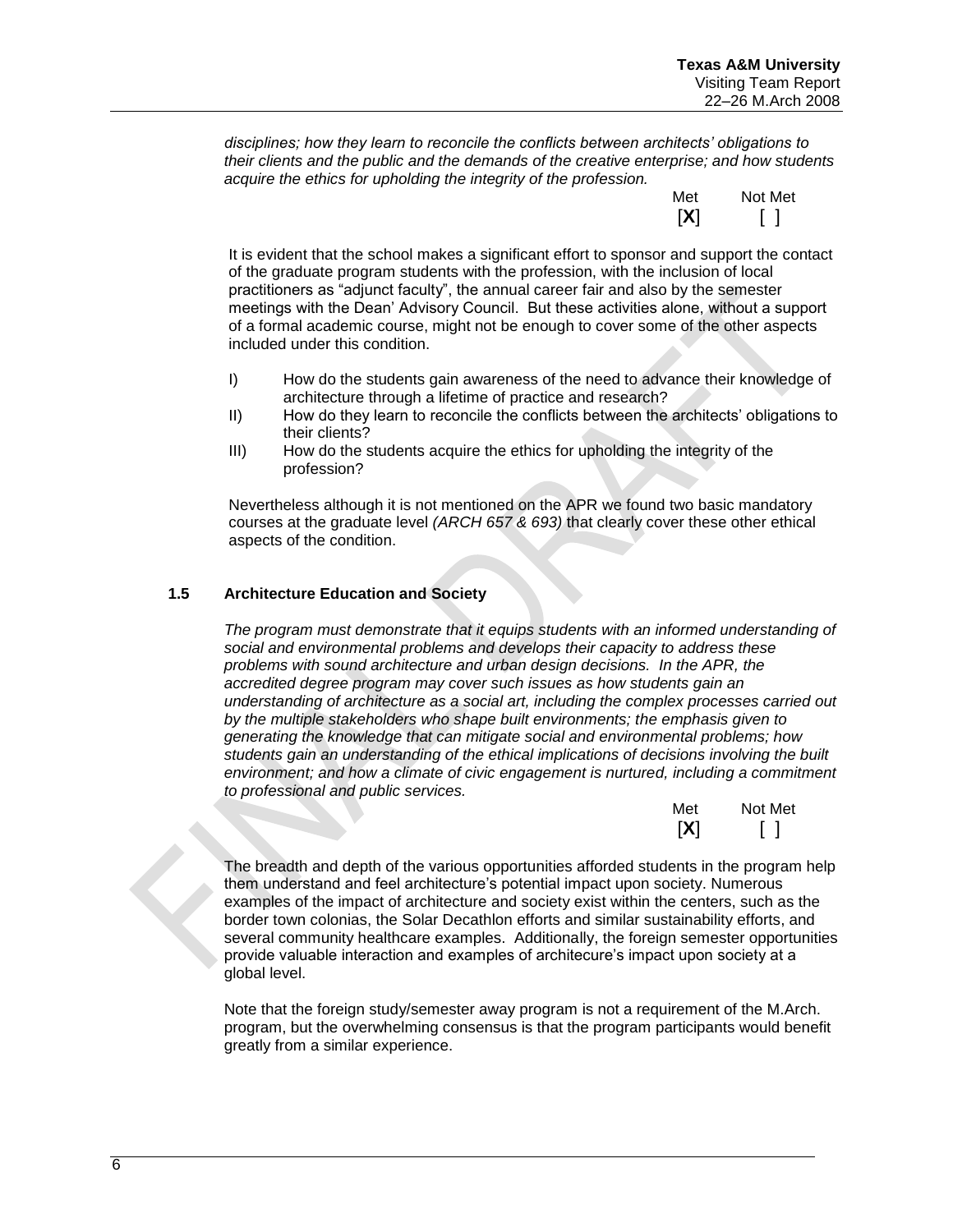#### **2. Program Self-Assessment Procedures**

*The accredited degree program must show how it is making progress in achieving the NAAB Perspectives and how it assesses the extent to which it is fulfilling its mission. The assessment procedures must include solicitation of the faculty's, students', and graduates' views on the program's curriculum and learning. Individual course evaluations are not sufficient to provide insight into the program's focus and pedagogy.*

| Met | Not Met |
|-----|---------|
| [X] |         |

As part of the department's efforts to address cultural diversity within the student body, the department experimented with requiring a semester abroad. The department received a grant from the university's Office of Institutional Assessment for a study of undergraduates who went to Europe and those who did not. The results of the survey helped to convince faculty, students and administrators to make this a requirement. The department has only recently done a survey of graduating seniors and of alumni. Ongoing assessments and implementing changes based on the assessments should be more regular.

## **3. Public Information**

*To ensure an understanding of the accredited professional degree by the public, all schools offering an accredited degree program or any candidacy program must include in their catalogs and promotional media the exact language found in the* NAAB Conditions for Accreditation*, Appendix A. To ensure an understanding of the body of knowledge and skills that constitute a professional education in architecture, the school must inform faculty and incoming students of how to access the* NAAB Conditions for Accreditation*.*

| Met | Not Met |
|-----|---------|
| [X] |         |

Within various locations on the Department and College websites, the program identifies the NAAB definition of an accredited program as it relates to its M.Arch and BED programs. As in many other institutions, the explanation of differences between pre-professional and professional degree programs shows opportunity for improvement.

## **4. Social Equity**

*The accredited degree program must provide faculty, students, and staff—irrespective of race, ethnicity, creed, national origin, gender, age, physical ability, or sexual orientation—with an educational environment in which each person is equitably able to learn, teach, and work. The school must have a clear policy on diversity that is communicated to current and prospective faculty, students, and staff and that is reflected in the distribution of the program's human, physical, and financial resources. Faculty, staff, and students must also have equitable opportunities to participate in program governance.*

| Met | Not Met |
|-----|---------|
| [X] |         |

Texas A&M provides equitable opportunities for faculty, staff and students to learn, teach, work and participate in program governance.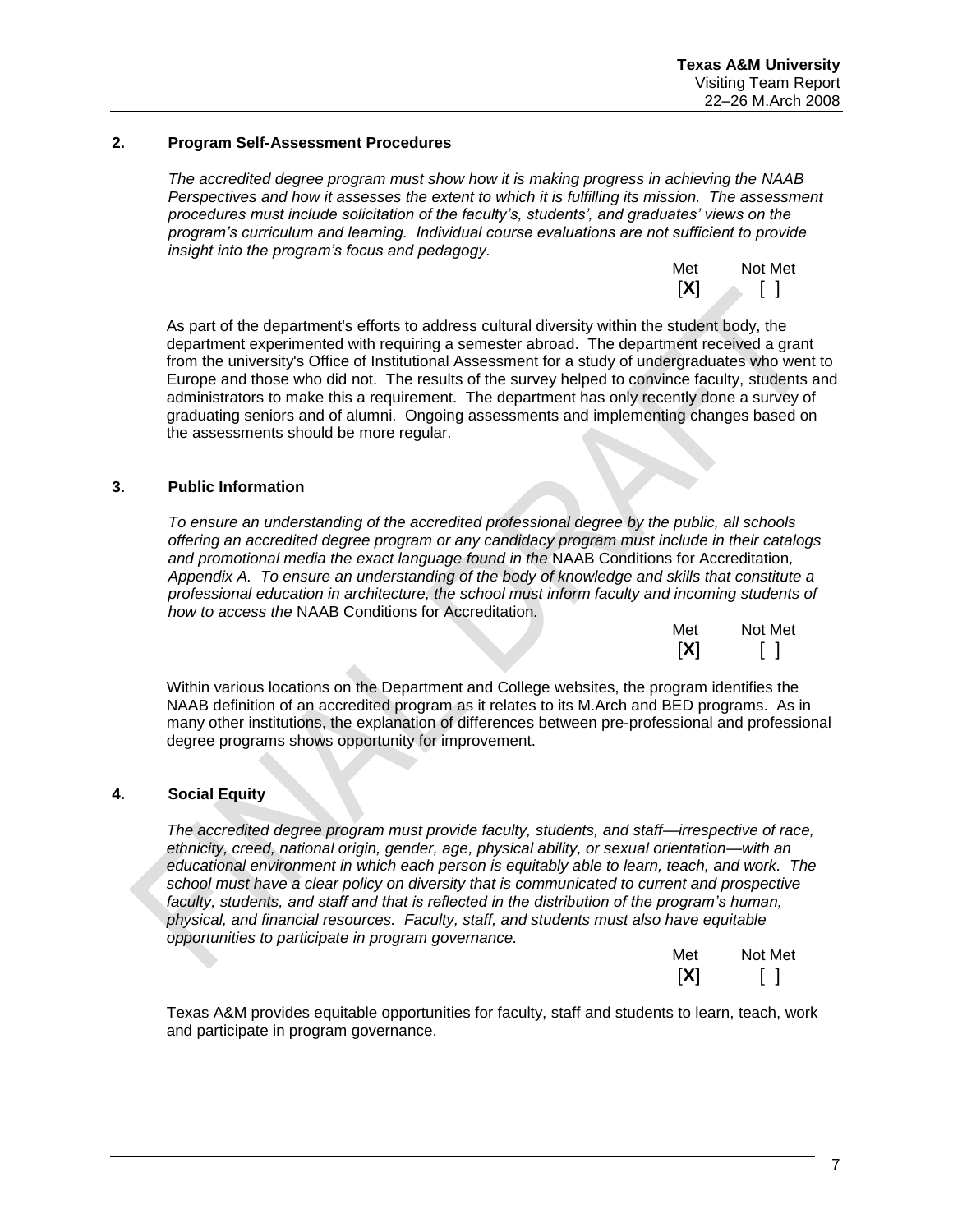#### **5. Studio Culture**

*The school is expected to demonstrate a positive and respectful learning environment through the encouragement of the fundamental values of optimism, respect, sharing, engagement, and innovation between and among the members of its faculty, student body, administration, and staff. The school should encourage students and faculty to appreciate these values as guiding principles of professional conduct throughout their careers.*

| Met | Not Met |
|-----|---------|
|     | [X]     |

Even though a draft studio culture policy was introduced to the faculty in August 2007, this document has not been fully vetted and a plan for its implementation and maintenance developed. Consequently this condition is not met. However, in spite of the lack of an adopted studio culture policy, it was evident from the team's interaction with faculty, students, administration and alumni that TAMU demonstrates a positive and respectful learning environment in the studio. Therefore, it is incumbent upon the department to revive the discussions surrounding this document and put in place a written studio culture policy. With a written studio culture policy, the department will capture the positive qualities of the current studio learning environment and further solidify the importance of this culture during times of transition and new hirings.

#### **6. Human Resources**

*The accredited degree program must demonstrate that it provides adequate human resources for a professional degree program in architecture, including a sufficient faculty complement, an administrative head with enough time for effective administration, and adequate administrative, technical, and faculty support staff. Student enrollment in and scheduling of design studios must ensure adequate time for an effective tutorial exchange between the teacher and the student. The total teaching load should allow faculty members adequate time to pursue research, scholarship, and practice to enhance their professional development.*

| Met | Not Met |
|-----|---------|
| [X] |         |

The department has just successfully completed a search for a new department head. The search for dean of the college is almost complete.

#### **7. Human Resource Development**

*Schools must have a clear policy outlining both individual and collective opportunities for faculty and student growth inside and outside the program.*

| Met | Not Met |
|-----|---------|
| [X] |         |

It is our understanding that this "Condition" in all its aspects, is exceptionally well met by the program

#### **8. Physical Resources**

*The accredited degree program must provide the physical resources appropriate for a professional degree program in architecture, including design studio space for the exclusive use of each student in a studio class; lecture and seminar space to accommodate both didactic and* 

.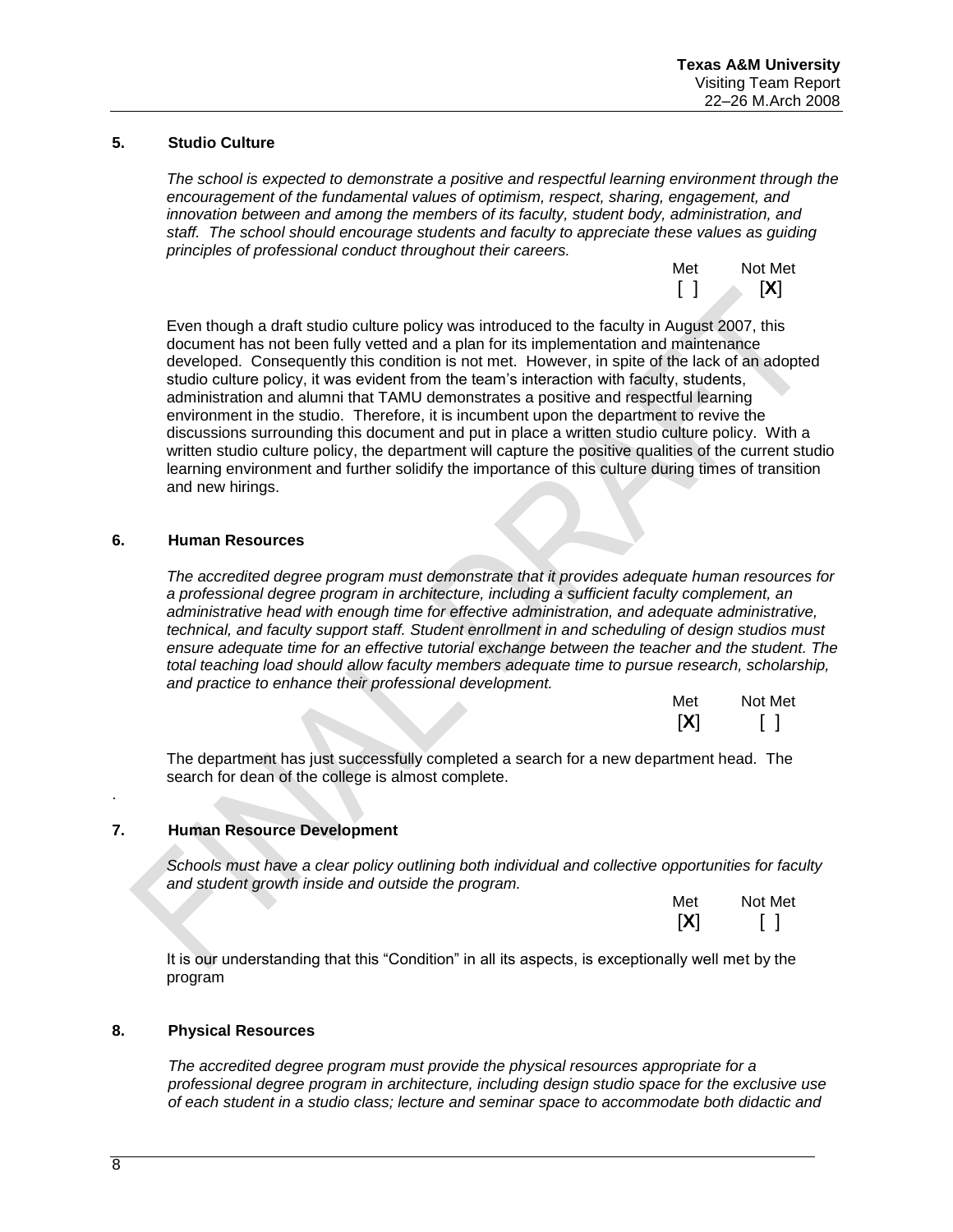*interactive learning; office space for the exclusive use of each full-time faculty member; and related instructional support space. The facilities must also be in compliance with the Americans with Disabilities Act (ADA) and applicable building codes.*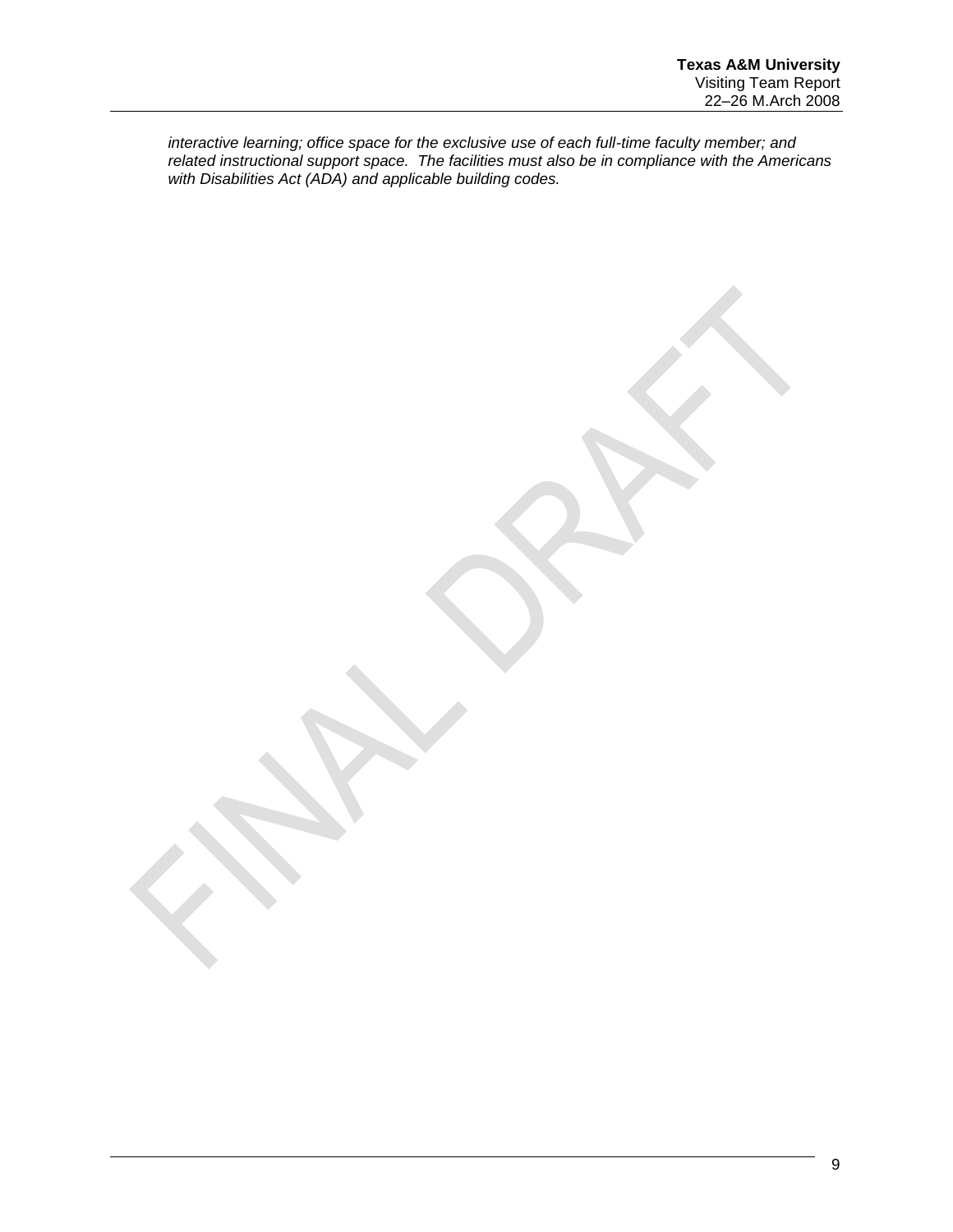| Met | Not Met |
|-----|---------|
| [X] |         |

While there have been improvements since the last visit in the overall space situation for the college, most noticeable being the Geren Auditorium (although students commented that this facility came at a cost of losing 4 studio spaces) there remains a palpable space crunch throughout the facility.

The Ranch is another example of a superior facility that (although remote) is available for use by all studios and personnel.

Repeated comments and observations centered on lack of pin up/review space, very tight/cramped studio space, and poor space for departmental administrative staff. This situation is further exacerbated by the university-mandated growth targets as well as the recent influx of the additional teaching positions and associated support staff, classrooms and lab needs.

The primary strategy available for the college to mitigate this situation has been to move targeted programs (typically the various centers mentioned throughout this report) into spaces in adjacent buildings as space has became free for various reasons. This strategy, while beneficial in alleviating the immediate space deficit, has resulted in "lost opportunities" for interdisciplinary collaboration and communication, ironically one of the self-stated hallmarks of the overall program.

The new COSC building, once completed, will hopefully allow for the reconsolidation of the nowdispersed programs and help alleviate a portion of the other needs previously identified. The college projects its existing space deficit at nominally 50,000 sq ft.

It should be noted that facilities within the college such as its library, the reprographic facilities, and the anticipated new gallery space are considered to be excellent.

#### **9. Information Resources**

*Readily accessible library and visual resource collections are essential for architectural study, teaching, and research. Library collections must include at least 5,000 different cataloged titles, with an appropriate mix of Library of Congress NA, Dewey 720–29, and other related call numbers to serve the needs of individual programs. There must be adequate visual resources as well. Access to other architectural collections may supplement, but not substitute for, adequate resources at the home institution. In addition to developing and managing collections, architectural librarians and visual resources professionals should provide information services that promote the research skills and critical thinking necessary for professional practice and lifelong learning.* 

| Met | Not Met |  |
|-----|---------|--|
| [X] |         |  |

The college has a library within the architecture building and an additional architectural collection in the main university library, which is nearby. The library also has an extensive visual resources collection that is in the process of being digitized and organized in an image data management system. The faculty is trained on how to use the data management system.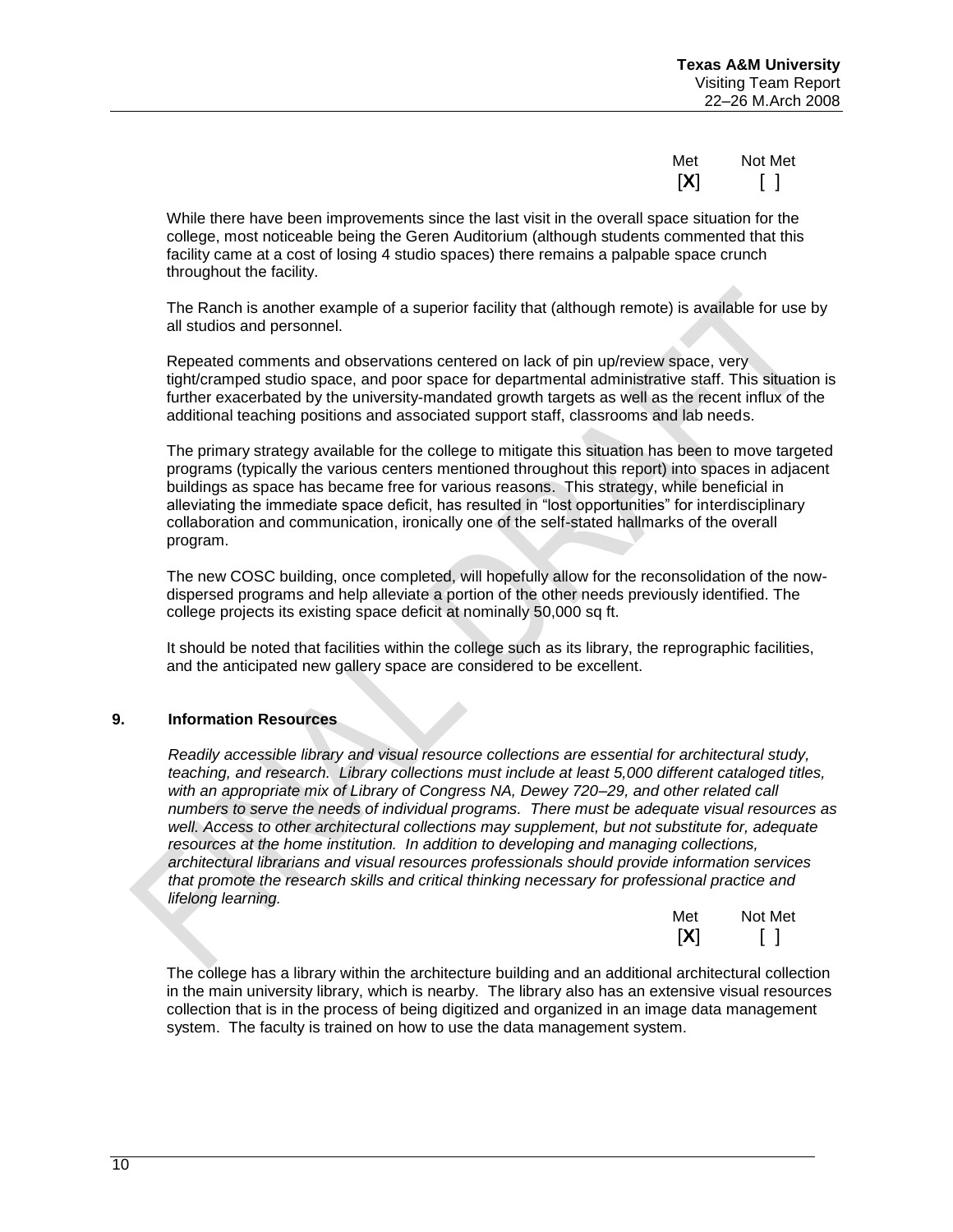#### **10. Financial Resources**

*An accredited degree program must have access to sufficient institutional support and financial resources to meet its needs and be comparable in scope to those available to meet the needs of other professional programs within the institution.*

| Met | Not Met |
|-----|---------|
| [X] |         |

The college appears to be on par financially with other colleges within TAMU.

It should be noted, however, that the increased financial burden of an architectural program (increased labs space, equipment, etc) is being met through the implementation of Instructional enhancement/equipment fees, which account for most of the income to make up that delta.

The space crunch is also felt financially, as the increase in the teaching positions and associated support staff and classroom/studio space needs all ultimiately require a level of capitol support to realize.

The university is exploring alternative options for colleges with managed enrollment (architecture, engineering, business) such as differential tuition.

#### **11. Administrative Structure**

*The accredited degree program must be, or be part of, an institution accredited by one of the following regional institutional accrediting agencies for higher education: the Southern Association of Colleges and Schools (SACS); the Middle States Association of Colleges and Schools (MSACS); the New England Association of Schools and Colleges (NEASC); the North Central Association of Colleges and Schools (NCACS); the Northwest Commission on Colleges and Universities (NWCCU); and the Western Association of Schools and Colleges (WASC). The accredited degree program must have a measure of autonomy that is both comparable to that afforded other professional degree programs in the institution and sufficient to ensure conformance with the conditions for accreditation.*

| Met | Not Met |
|-----|---------|
| [X] |         |

The college is appropriately accredited. Additionally, its administrative structure is similar to other colleges within the university, although such structure is not dictated or mandated by the university.

#### **12. Professional Degrees and Curriculum**

*The NAAB accredits the following professional degree programs: the Bachelor of Architecture (B. Arch.), the Master of Architecture (M. Arch...), and the Doctor of Architecture (D. Arch.). The curricular requirements for awarding these degrees must include professional studies, general studies, and electives. Schools offering the degrees B. Arch., M. Arch..., and/or D. Arch. are strongly encouraged to use these degree titles exclusively with NAAB-accredited professional degree programs.*

| Met | Not Met |
|-----|---------|
| [X] |         |

The Master of Architecture degree along with the BED currently meets the requirement of a minimum of 168 semester credit hours of which a minimum of 30 semester credits must be at the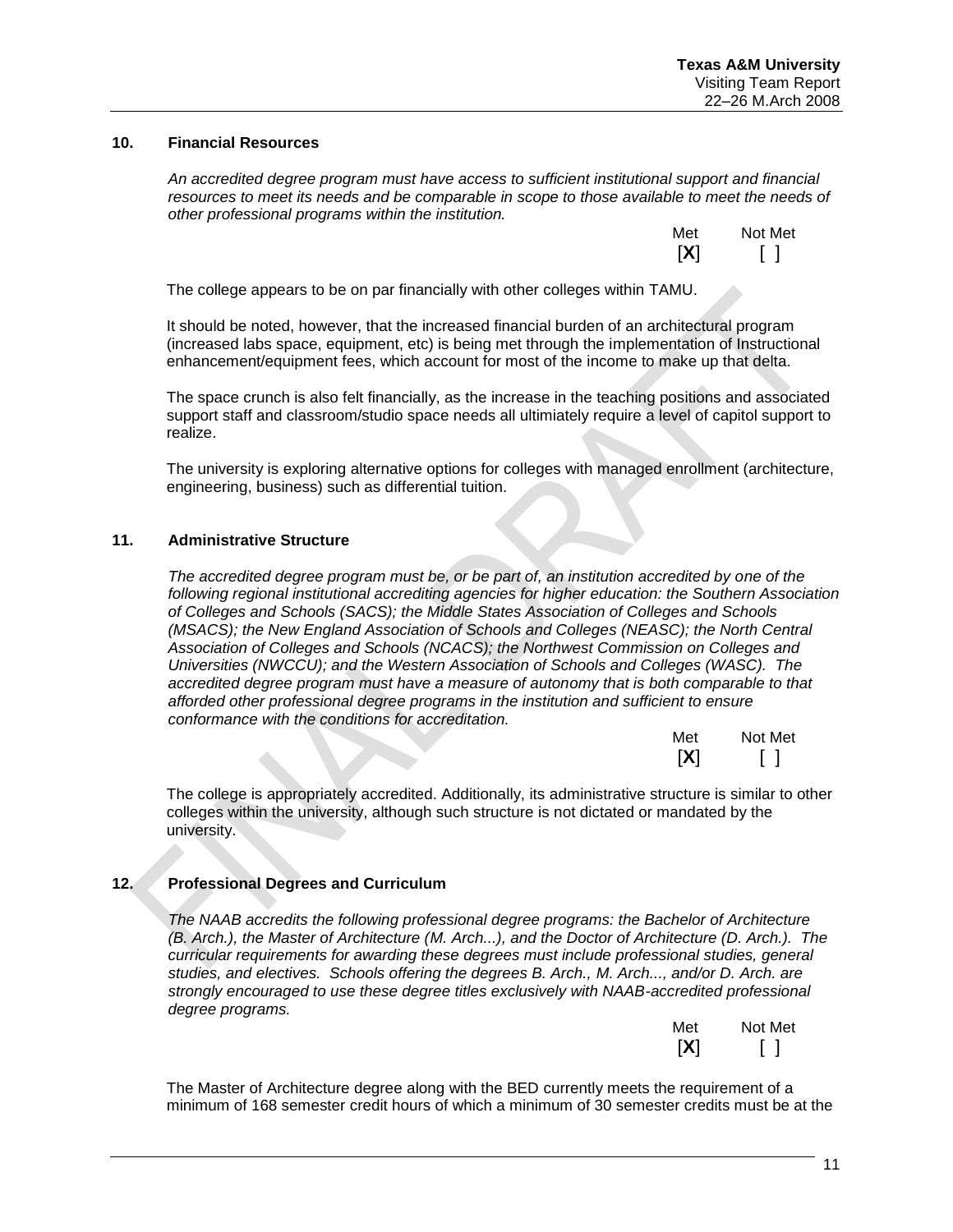graduate level. The program needs to be aware, especially with their proposed changes to the BED, of the requirement that by January 1, 2015 the total curriculum needs to include a minmum of 45 semester credits outside of the architectural/professional studies.

#### **13. Student Performance Criteria**

*The accredited degree program must ensure that each graduate possesses the knowledge and skills defined by the criteria set out below. The knowledge and skills are the minimum for meeting the demands of an internship leading to registration for practice.*

#### **13.1 Speaking and Writing Skills**

Ability to *read, write, listen, and speak effectively*

## **13.2 Critical Thinking Skills**

Ability to *raise clear and precise questions, use abstract ideas to interpret information, consider diverse points of view, reach well-reasoned conclusions, and test them against relevant criteria and standards*

| Met | Not Met |
|-----|---------|
| [X] |         |

Met Not Met [**X**] [ ]

#### **13.3 Graphic Skills**

Ability to *use appropriate representational media, including freehand drawing and computer technology, to convey essential formal elements at each stage of the programming and design process*

| Met | Not Met |
|-----|---------|
| [X] |         |

Many of the presentations did not indicate an understanding of the design process and how students develop their design solutions. There is a noticeable absence of freehand conceptual drawings, which appear to have been replaced by computer-generated drawings.

## **13.4 Research Skills**

Ability to *gather, assess, record, and apply relevant information in architectural coursework*

| Met | Not Met |
|-----|---------|
| [X] |         |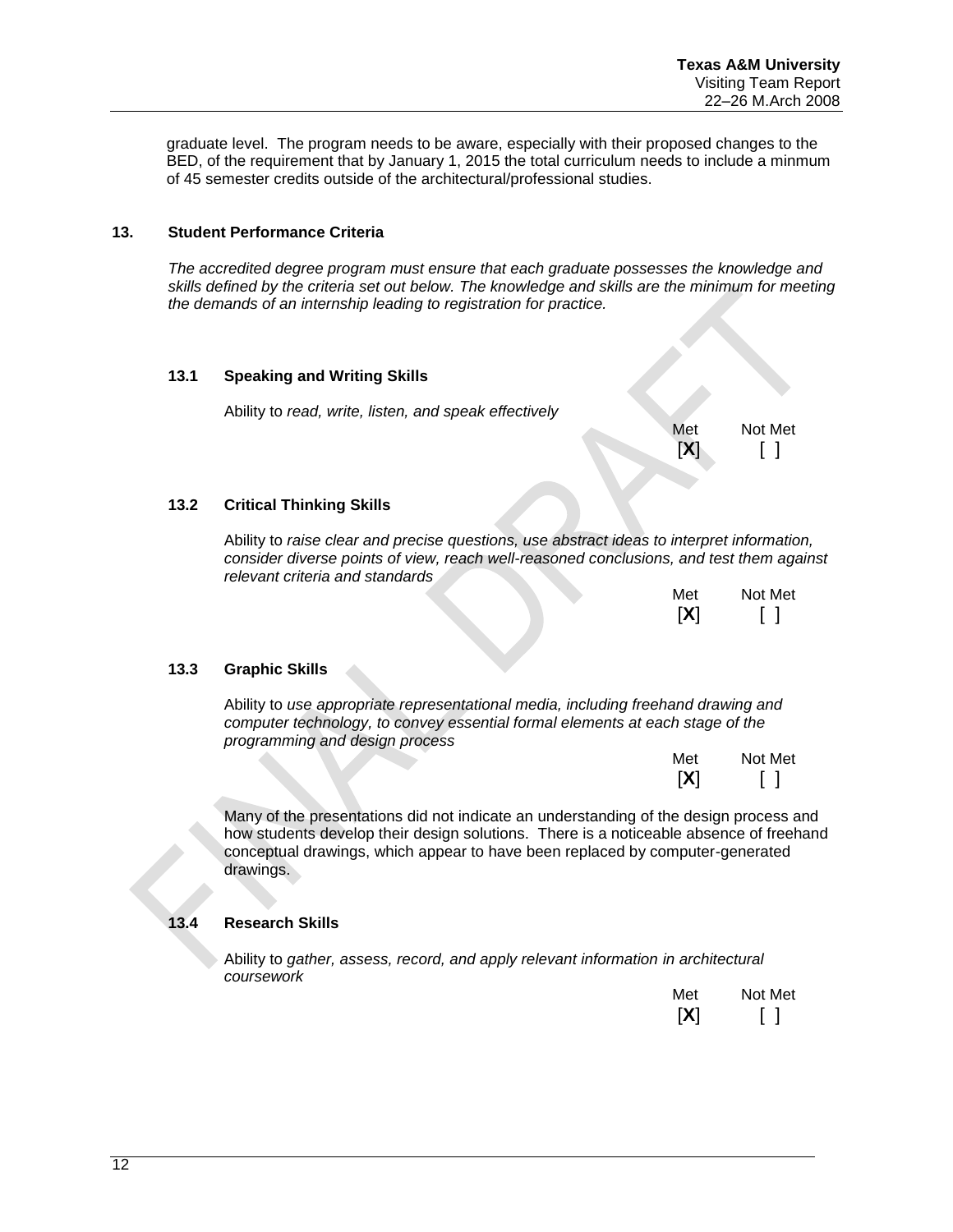#### **13.5 Formal Ordering Skills**

Understanding of *the fundamentals of visual perception and the principles and systems of order that inform two- and three-dimensional design, architectural composition, and urban design*

| Met | Not Met |
|-----|---------|
| [X] |         |

#### **13.6 Fundamental Design Skills**

Ability to *use basic architectural principles in the design of buildings, interior spaces, and sites*

| Met | Not Met |
|-----|---------|
| [X] |         |

The students' work meets this criterion, but the graduate level work did not demonstrate the same level of design excellence as their counterparts at the undergraduate level.

## **13.7 Collaborative Skills**

Ability to *recognize the varied talent found in interdisciplinary design project teams in professional practice and work in collaboration with other students as members of a design team*

| Met | Not Met |
|-----|---------|
| [X] |         |

#### **13.8 Western Traditions**

Understanding of *the Western architectural canons and traditions in architecture, landscape and urban design, as well as the climatic, technological, socioeconomic, and other cultural factors that have shaped and sustained them*

| Met | Not Met |
|-----|---------|
| [X] |         |

## **13.9 Non-Western Traditions**

Understanding of *parallel and divergent canons and traditions of architecture and urban design in the non-Western world*

| Met | Not Met |
|-----|---------|
|     | [X]     |

No required graduate coursework indicated this material was discussed.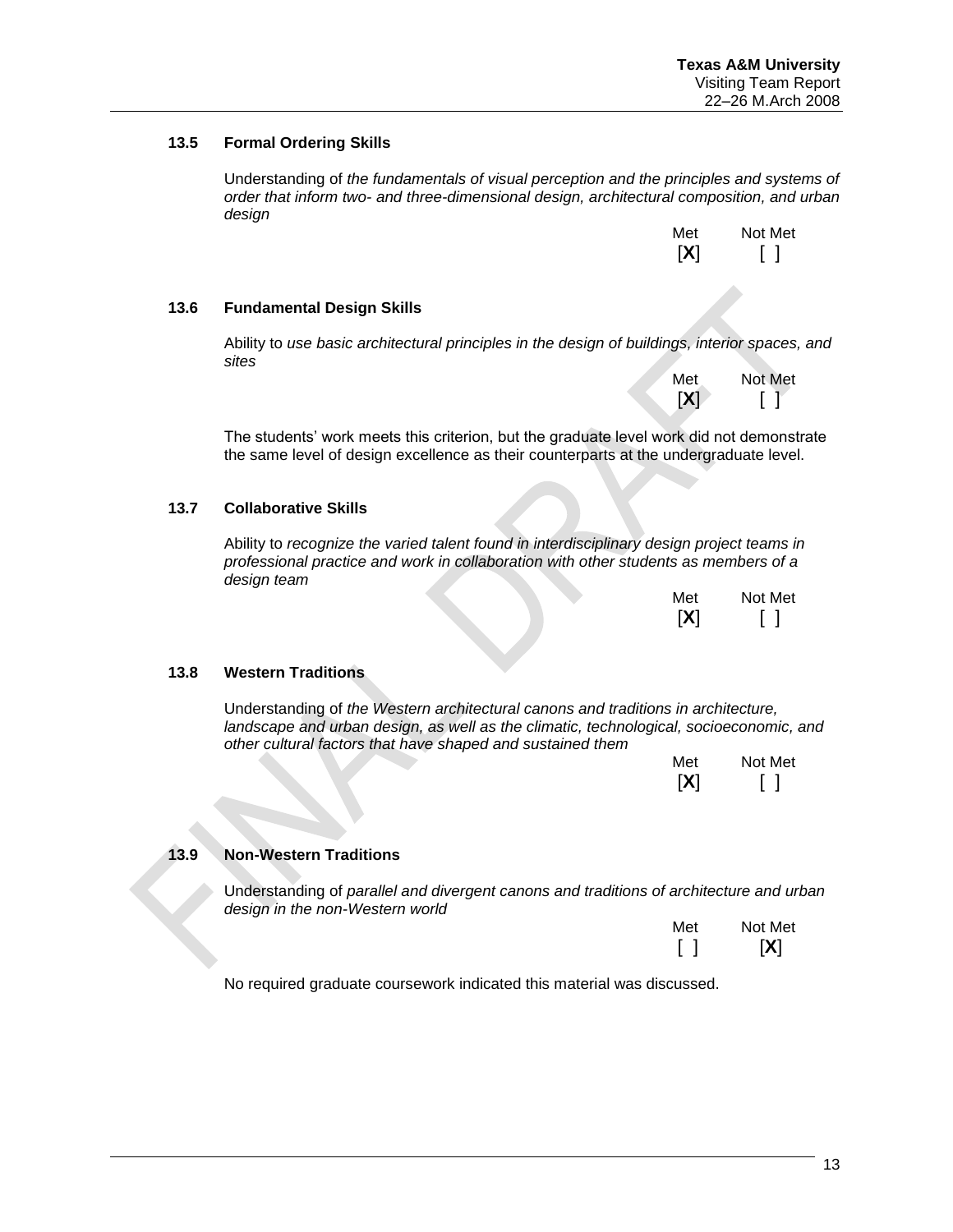#### **13.10 National and Regional Traditions**

Understanding of *national traditions and the local regional heritage in architecture, landscape design and urban design, including the vernacular tradition*

| Met | Not Met |  |
|-----|---------|--|
| [X] |         |  |

#### **13.11 Use of Precedents**

Ability to *incorporate relevant precedents into architecture and urban design projects* Met Not Met **[X**] [ ]

The team finds evidence of an ability by the students to incorporate precedents through the final study proposals created in ARCH 685. This research and study clearly strengthens the final study done the subsequent semester. However, the use of precedents, and the ways in which they have influenced students design work in prior studies is not evident. The use of precedents throughout the program should be significantally strengthened.

#### **13.12 Human Behavior**

Understanding of *the theories and methods of inquiry that seek to clarify the relationship between human behavior and the physical environment*

| Met | Not Met |
|-----|---------|
|     | [X]     |

There is no evidence in the APR or the course matrix indicating this material was covered in a required course in the M.Arch. program. The studio projects also did not show evidence that this criterion was met.

#### **13.13 Human Diversity**

Understanding of *the diverse needs, values, behavioral norms, physical ability, and social and spatial patterns that characterize different cultures and individuals and the implication of this diversity for the societal roles and responsibilities of architects*

| Met | Not Met |
|-----|---------|
|     | [X]     |

There is no evidence in the APR or course matrix inicated that this material was covered in a required course in the M.Arch. program. The studio projects also did not show evidence that this criterion was met.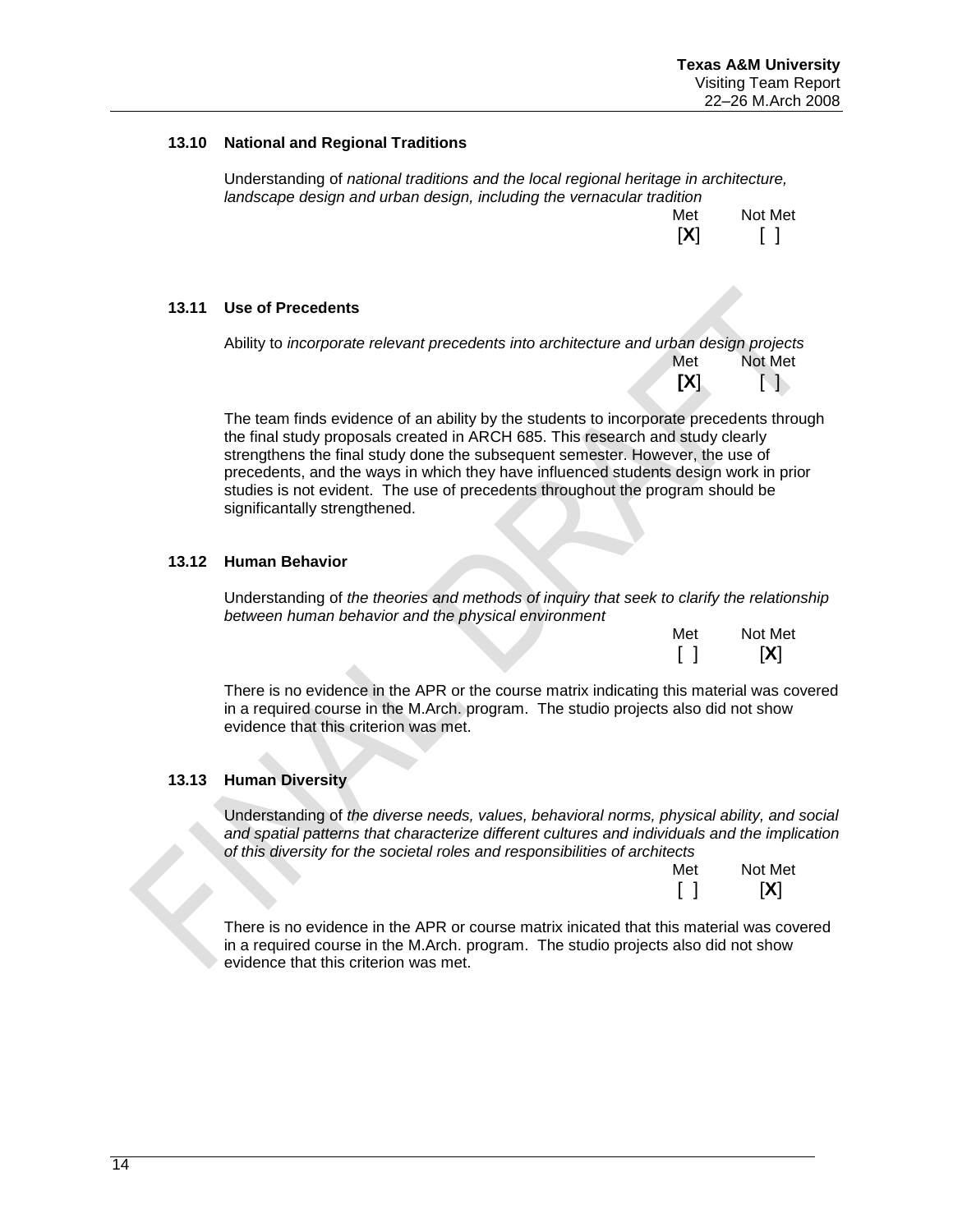#### **13.14 Accessibility**

Ability to *design both site and building to accommodate individuals with varying physical abilities*

| Met | Not Met |
|-----|---------|
| [X] |         |

While the team finds evidence within student work of an ability to incorporate tenants of accessibility into design projects, this ability varies widely and should be addressed in a deeper way than only restroom and wheelchair accessibility. Particularly issues of accessibility on the site and the lack of a lecture dealing with issues of the American with Disabilities Act (ADA) cause concerns for the team.

#### **13.15 Sustainable Design**

Understanding of *the principles of sustainability in making architecture and urban design decisions that conserve natural and built resources, including culturally important buildings and sites, and in the creation of healthful buildings and communities*

| Met | Not Met |
|-----|---------|
| [X] |         |

#### **13.16 Program Preparation**

Ability to *prepare a comprehensive program for an architectural project, including assessment of client and user needs, a critical review of appropriate precedents, an inventory of space and equipment requirements, an analysis of site conditions, a review of the relevant laws and standards and assessment of their implication for the project, and a definition of site selection and design assessment criteria*

| Met | Not Met |  |
|-----|---------|--|
| [X] |         |  |

## **13.17 Site Conditions**

Ability to *respond to natural and built site characteristics in the development of a program and the design of a project*

| Met | Not Met |
|-----|---------|
| [X] |         |

While students deal with topography within design studio projects, the ability to address spaces between buildings and interventions in an urban context was not evident.

#### **13.18 Structural Systems**

Understanding of *principles of structural behavior in withstanding gravity and lateral forces and the evolution, range, and appropriate application of contemporary structural systems*

| Met | Not Met |
|-----|---------|
| [X] |         |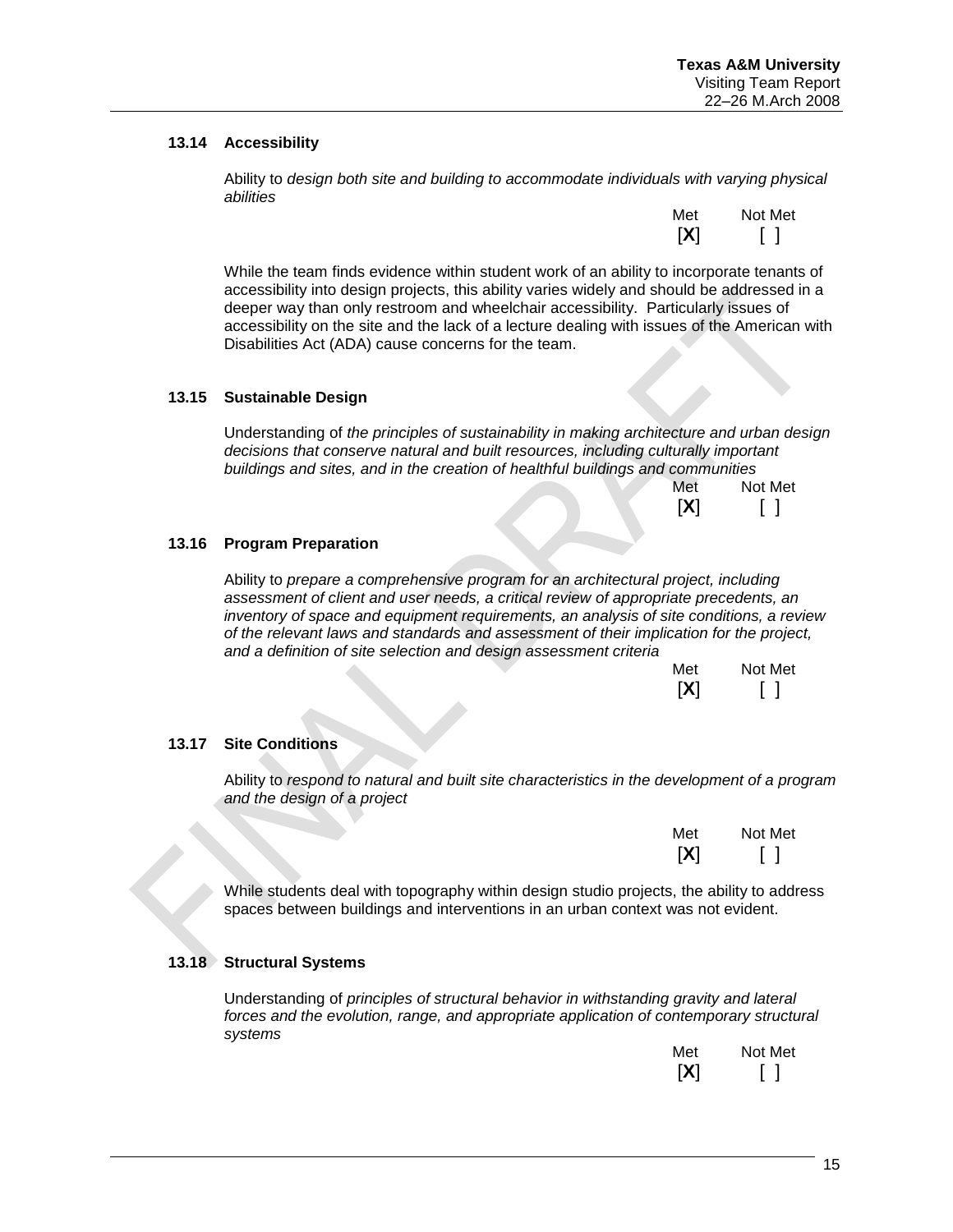#### **13.19 Environmental Systems**

| Understanding of the basic principles and appropriate application and performance of     |
|------------------------------------------------------------------------------------------|
| environmental systems, including acoustical, lighting, and climate modification systems, |
| and energy use, integrated with the building envelope                                    |

| Met | Not Met |
|-----|---------|
| [X] |         |

 $\begin{bmatrix} 1 & \mathbf{X} \end{bmatrix}$ 

Although this condition was met, there was a belief that HVAC systems incorporation should be more evident in drawings that were presented.

#### **13.20 Life-Safety**

Understanding of *the basic principles of life-safety systems with an emphasis on egress* Met Not Met

Issues of life safety were not evident in student projects. An understanding of egress from rooms, particularly large gathering spaces, and from the building as a whole based on occupancy load were not addressed in student work. Additionally, there was no evidence in the lecture courses of this topic being addressed on the graduate level.

#### **13.21 Building Envelope Systems**

Understanding of *the basic principles and appropriate application and performance of building envelope materials and assemblies*

| Met | Not Met |
|-----|---------|
| [X] |         |

#### **13.22 Building Service Systems**

Understanding of *the basic principles and appropriate application and performance of plumbing, electrical, vertical transportation, communication, security, and fire protection systems*

| Met | Not Met |
|-----|---------|
| [X] |         |

## **13.23 Building Systems Integration**

Ability to *assess, select, and conceptually integrate structural systems, building envelope systems, environmental systems, life-safety systems, and building service systems into building design*

| Met | Not Met |
|-----|---------|
| [X] | I l     |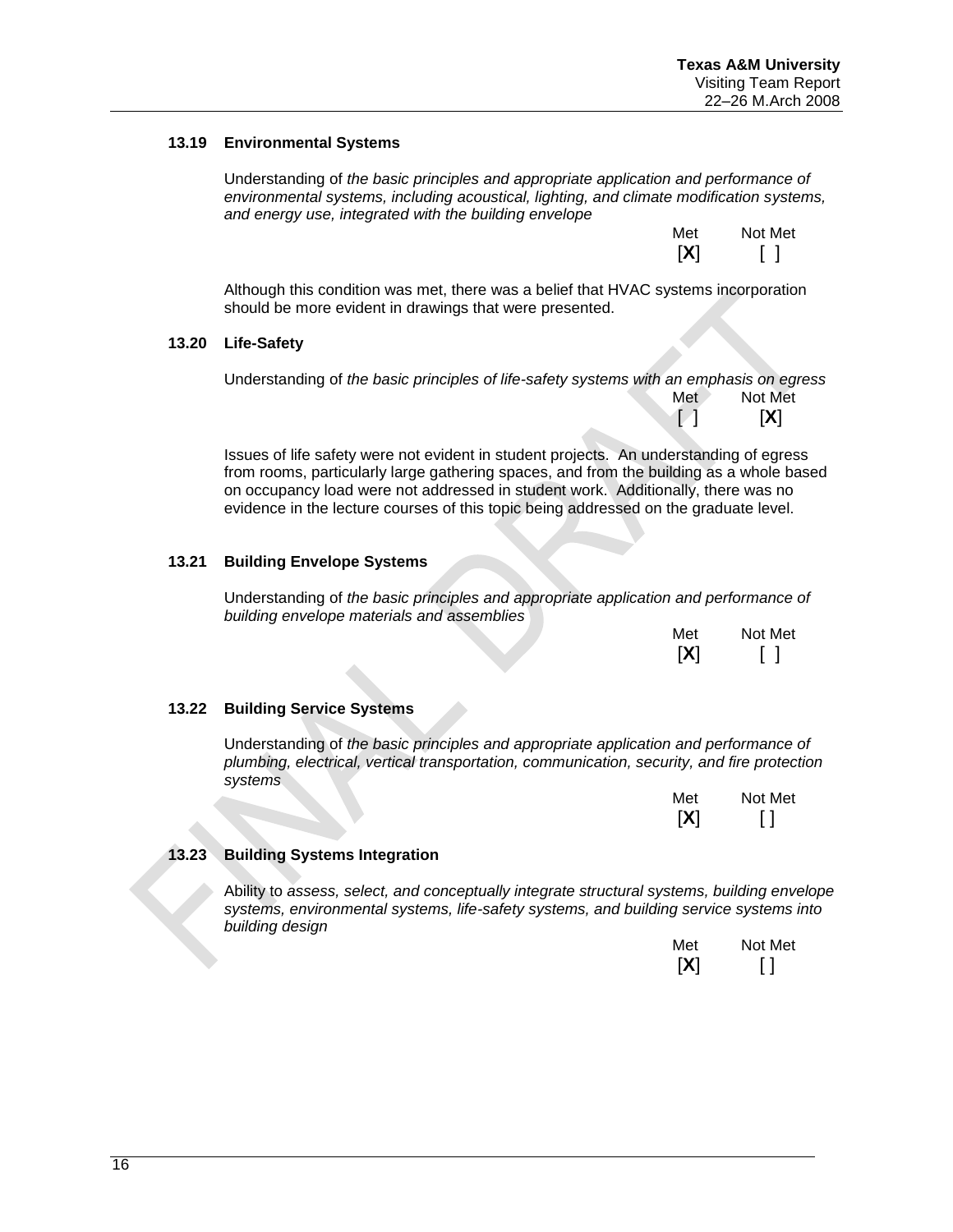#### **13.24 Building Materials and Assemblies**

Understanding of *the basic principles and appropriate application and performance of construction materials, products, components, and assemblies, including their environmental impact and reuse*

| Met | Not Met |
|-----|---------|
| [X] |         |

## **13.25 Construction Cost Control**

Understanding of *the fundamentals of building cost, life-cycle cost, and construction estimating*

| Met | Not Met |
|-----|---------|
| [X] |         |

#### **13.26 Technical Documentation**

Ability to *make technically precise drawings and write outline specifications for a proposed design*

| Met | Not Met |
|-----|---------|
|     | [X]     |

The team finds no evidence of inclusion of technical documentation and specification instruction within the program. While students appear able to produce plans with precision, there is significant lack of development of sections and details necessary for technical documentation. It should be noted the program assists with the placement of students within leading architecture firms across the country, which does provide them the opportunity to learn technical documentation in a professional setting.

## **13.27 Client Role in Architecture**

Understanding of *the responsibility of the architect to elicit, understand, and resolve the needs of the client, owner, and user*

| Met | Not Met |
|-----|---------|
| [X] |         |

## **13.28 Comprehensive Design**

Ability to *produce a comprehensive architectural project based on a building program and site that includes development of programmed spaces demonstrating an understanding of structural and environmental systems, building envelope systems, life-safety provisions, wall sections and building assemblies, and the principles of sustainability* Met

| viet | inot iviet |
|------|------------|
| [X]  |            |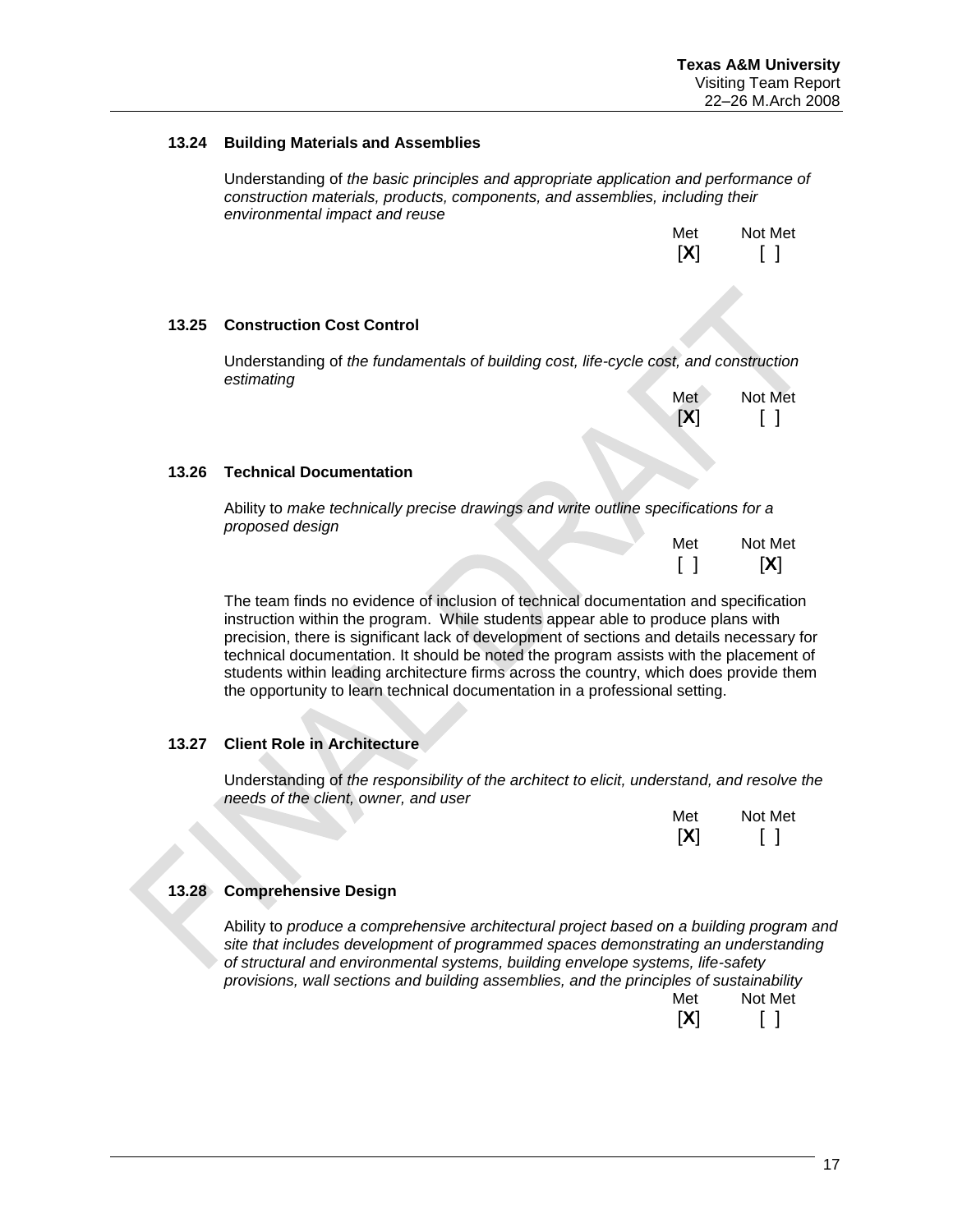#### **13.29 Architect's Administrative Roles**

Understanding of *obtaining commissions and negotiating contracts, managing personnel and selecting consultants, recommending project delivery methods, and forms of service contracts*

| Met | Not Met |
|-----|---------|
| [X] |         |

#### **13.30 Architectural Practice**

Understanding of *the basic principles and legal aspects of practice organization, financial management, business planning, time and project management, risk mitigation, and mediation and arbitration as well as an understanding of trends that affect practice, such as globalization, outsourcing*, project delivery, expanding practice settings, diversity, and others

| Met | Not Met |
|-----|---------|
| [X] |         |

Consensus is that this course needs to be updated with more current architectural salary and overhead costs information.

#### **13.31 Professional Development**

Understanding of *the role of internship in obtaining licensure and registration and the mutual rights and responsibilities of interns and employers*

| Met | Not Met |
|-----|---------|
| [X] |         |

#### **13.32 Leadership**

Understanding of *the need for architects to provide leadership in the building design and construction process and on issues of growth, development, and aesthetics in their communities*

| Met | Not Met |
|-----|---------|
| [X] |         |

#### **13.33 Legal Responsibilties**

Understanding of *the architect's responsibility as determined by registration law, building codes and regulations, professional service contracts, zoning and subdivision ordinances, environmental regulation, historic preservation laws, and accessibility laws* Met Not Met

| [X] |  |
|-----|--|
|     |  |
|     |  |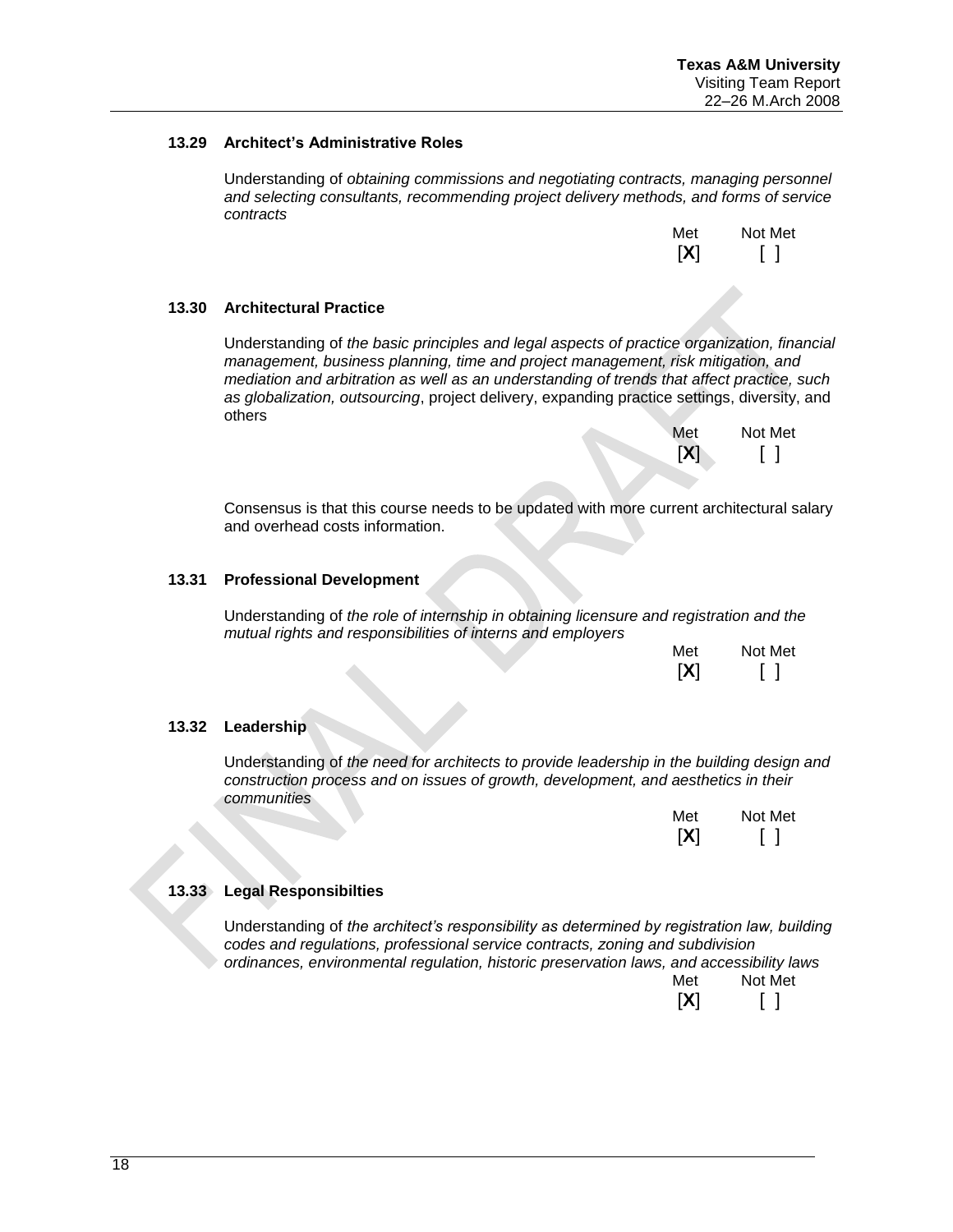## **13.34 Ethics and Professional Judgment**

Understanding of *the ethical issues involved in the formation of professional judgment in architectural design and practice*

| Met | Not Met |
|-----|---------|
| [X] |         |

This criterion is well met by the Ethics and Professional Practice course.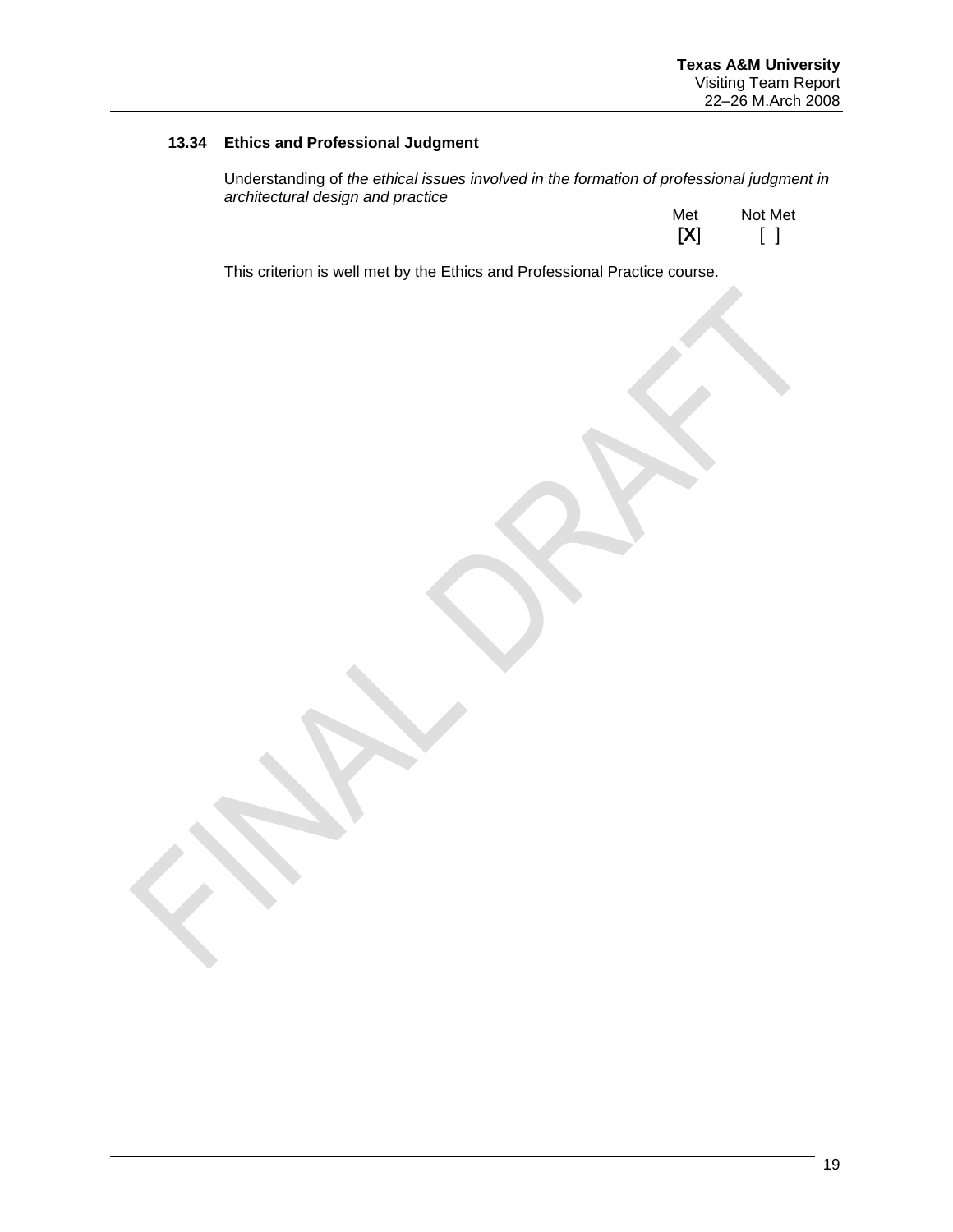This page is left blank intentionally.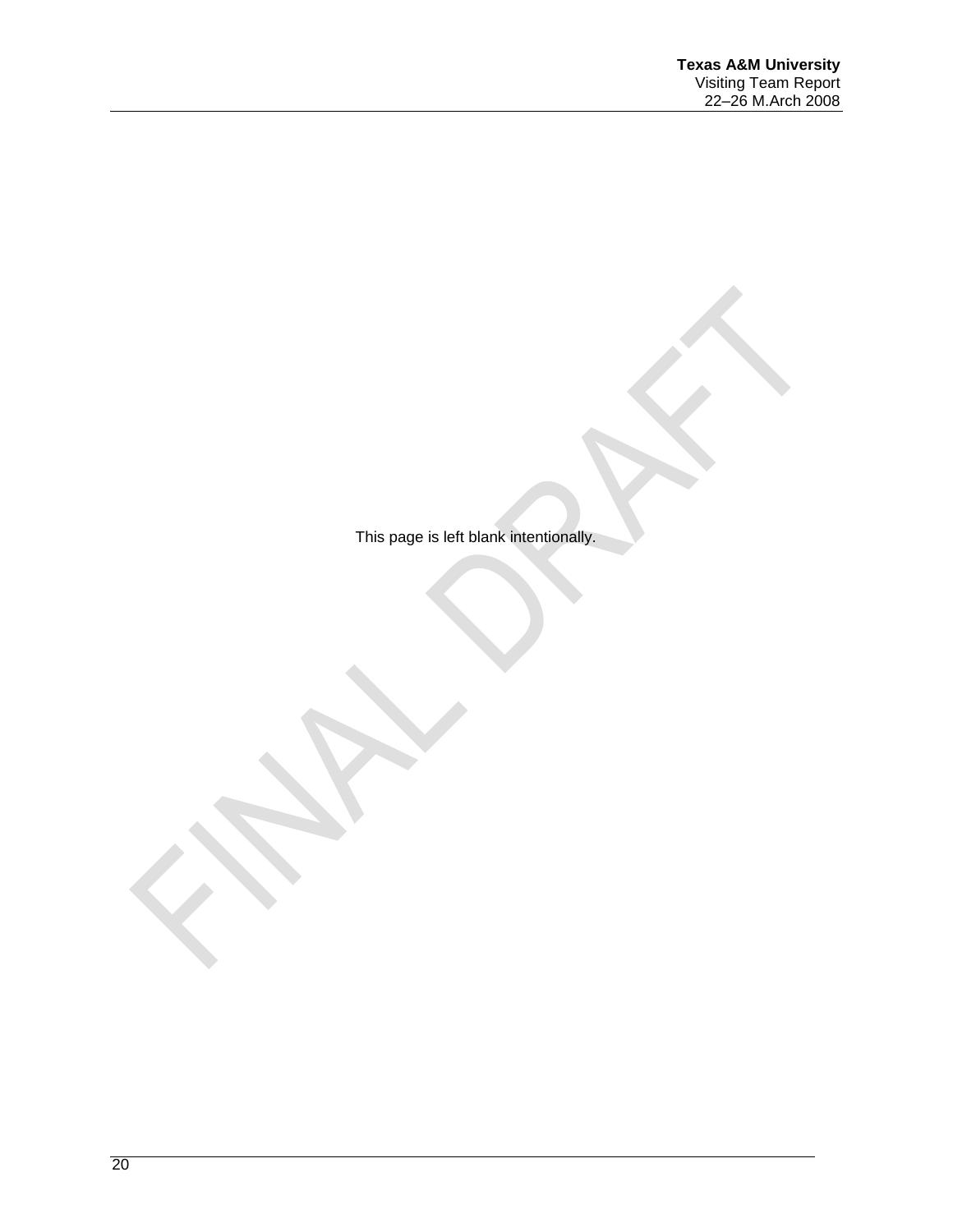#### **III. Appendices**

#### **Appendix A: Program Information**

#### **1. History and Description of the Institution**

*The following text is taken from the 2008 Texas A&M University* Architecture Program Report*.*

Texas A&M University was the first public institution of higher learning in Texas, founded in 1876. Today, it is one of a select few academic institutions in the U.S. to hold triple federal designation as a Land, Sea and Space Grant University. TAMU ranks as the nation's seventh largest university, with enrollment currently at 45,380 students on the main College Station campus, distributed among ten academic colleges. The university is centrally located, approximately equidistant from three of the 10 largest cities in the U.S. (Dallas, Houston, and San Antonio), and from the state capitol of Austin.

TAMU ranks among the top 25 public universities in the *U.S. News & World Report*  2006 "America's Best Colleges" poll, and among the top five in its "best values" ratings. Other national and international publications, including *Kiplingers,* also give the university high marks for academics and value. TAMU consistently ranks among the country's top 20 universities in enrollment of National Merit Scholars, with more than 600 such students currently enrolled.

TAMU conducts research valued at more than \$500 million annually, placing it among the top 20 universities nationally. Branch campuses include Galveston and Qatar, with study centers in Mexico City, Costa Rica, and Castiglion Fiorentino, Italy. TAMU holds membership in the Association of American Universities, a highly selective organization that promotes high standards for teaching, research and scholarship at the undergraduate, graduate and professional levels. It serves as home to one of the largest chapters of Phi Beta Kappa, and ranks at the top among the State of Texas' public institutions in student retention and graduation rates - among the leaders for overall student body and for minority students, both African-American and Hispanic.

The university has an endowment valued at approximately \$4.4 billion, which ranks third among U.S. public universities, and seventh overall.

TAMU has formal agreements for collaborative research and faculty/student exchanges with more than 130 institutions in 52 countries, with active research programs on all seven continents. We rank among the top U.S. universities in attracting international students, with more than 3,500 currently enrolled, from 130 countries

## **2. Institutional Mission**

*The following text is taken from the 2008 Texas A&M University* Architecture Program Report*.*

The University's Statement of Purpose is "to develop leaders of character dedicated to serving the greater good." This statement is further defined by six core values: loyalty; integrity; excellence; leadership; selfless service; and respect.

Texas A&M University is dedicated to the discovery, development, communication, and application of knowledge in a wide range of academic and professional fields. Its mission of providing the highest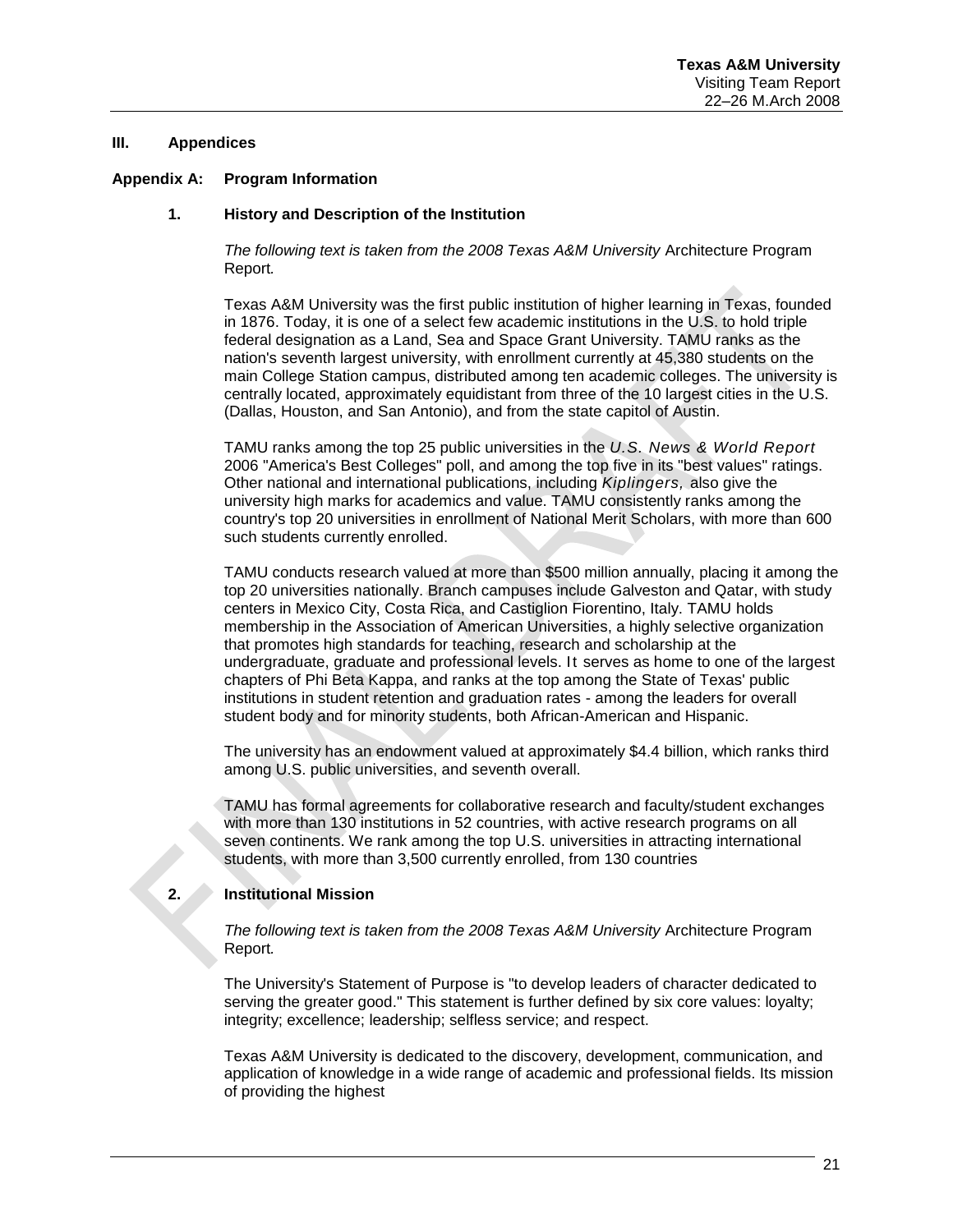quality undergraduate and graduate programs is inseparable from its mission of developing new understandings through research and creativity. It prepares students to assume roles in leadership, responsibility, and service to society. Texas A&M assumes as its historic trust the maintenance of freedom of inquiry and an intellectual environment nurturing the human mind and spirit. It welcomes and seeks to serve persons of all racial, ethnic, and geographic groups, women and men alike, as it addresses the needs of an increasingly diverse population and a global economy. In the twenty-first century, Texas A&M University seeks to assume a place of preeminence among public universities while respecting its history and traditions.

People are Texas A&M University's most valuable asset. The University strives to maintain an environment which encourages all employees to achieve their personal and professional goals and aspirations as we work toward achieving the University's mission. In this environment, each person's individuality and contributions are respected. President Robert Gates instituted a Faculty Re-Investment Program which resulted in the hiring of significant numbers of new faculty.

Texas A&M University recognizes that all people have rights at work, including the right to be treated with respect and dignity, the right to be recognized and rewarded fairly for performance, and the right to a work environment free from discrimination and harassment. The University is committed to these rights. All people at Texas A&M University are expected to treat each other in accordance with these rights.

Texas A&M University recognizes the importance of communication, and is committed to an environment which stresses open sharing of information and ideas, and values input from all people. Texas A&M University will strive for a work environment in which all people accept responsibility to contribute to the success of the University, and are empowered to do so.

#### **3. Program History**

*The following text is taken from the 2008 Texas A&M University* Architecture Program Report*.*

From 1905 until 1941, a four-year course of study leading to a Bachelor of Science degree in Architectural Engineering was offered by the Department of Architecture in the College of Engineering. In 1914, a four-year program leading to a Bachelor of Science degree in Architecture was established: this degree was replaced by a five-year Bachelor of Architecture degree in 1931. In 1941, the B.S. in Architectural Engineering was replaced by a five-year program leading to a Bachelor of Science .degree in Architectural Construction. The first Master of Science degree in Architecture was awarded in 1921, and the first Master of Architecture degree was awarded in 1950. The Architecture program received accreditation for the first time in 1948.

In 1956, the Department of Architecture became the Division of Architecture; in 1963, the Division of Architecture evolved into the School of Architecture. The College of Architecture and Environmental Design, comprised of departments of Architecture, Environmental Design, Building Construction, Landscape Architecture, and Urban and Regional Planning, was formed in 1969.

Along with the formation of the College of Architecture and Environmental Design, 1969 also marks a significant shift in the pattern of architectural education at Texas A&M University. After extensive study and discussion, the faculty decided that the architectural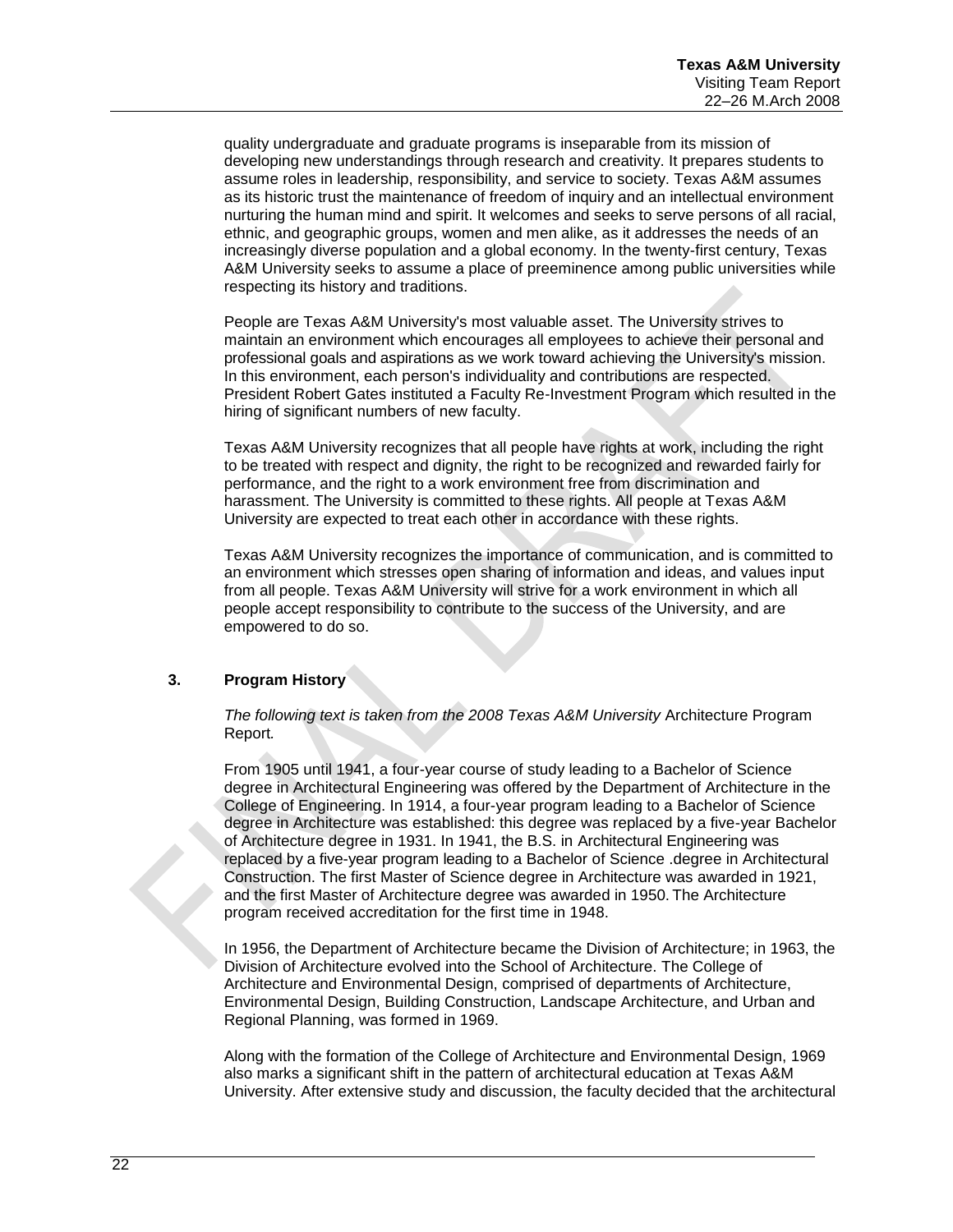program would break with tradition and embark on a 4+2 pattern of study. By 1973, the transition to the new pattern was complete.

In fall 1986, it was decided to consolidate the administration of the departments of Environmental Design (undergraduate studies) and Architecture (graduate studies). The Department of Architecture now administers undergraduate courses leading to the fouryear Bachelor of Environmental Design (non-professional) degree, as well as graduate courses leading to the Master of Architecture (professional degree); the Master of Science in Architecture (research degree); the Master of Science in Visualization; and the Doctor of Philosophy in Architecture.

In 1989, the College was renamed the College of Architecture. Departments were consolidated into a three-department structure: Architecture; Construction • Science; and Landscape Architecture and Urban Planning. In spring 2007, a fourth department, Visualization, was approved by the Texas Higher Education Coordinating Board. As of spring 2008, the Master of Science in Visualization will be administered by the new department.

#### **4. Program Mission**

*The following text is taken from the 2008 Texas A&M University* Architecture Program Report*.*

The mission of the Department of Architecture is to create and disseminate knowledge of interiors, buildings, cities, in the built and virtual environments, influencing our society to achieve a culture of sustainability: economic, social, and ecological. To achieve this mission, the department engages in teaching, research, and service in keeping with the traditional mandate of a land-grant university.

The faculty are committed to the studio education method that employs project-based learning to model professional behavior and motivate students through meaningful application of the knowledge that they acquire. Students in the pre-professional Bachelor of Environmental Design and the professional Master of Architecture degree programs enroll in design studio courses that tackle architectural projects similar to those faced by professional architects. In the studio projects, an emphasis is shared among the technical and expressive content of design work, the process by which students research, synthesize, and document their design ideas, and the creation of tangible products that achieve high quality of graphic and physical craft.

The Department of Architecture defines studio to include forms that are not typical within an architecture program, such as design/build experiences, research groups, and production of time-based media. These educational experiences share in common projectbased learning, inquiry and discovery, collaboration between faculty and students, dedicated space, and the attitudes of reflective practice.

The studio courses are complemented by courses in technology, history, theory, and practice, taught by renowned scholars in those fields, to assure that students may design from a foundation of extensive and comprehensive knowledge of the built environment.

Complementing the teaching program is an extensive program of inquiry in keeping with the norms of a research ,university. Faculty members engage in research, creative, and scholarly activities that enable maintenance of positions on the cutting edge of architectural knowledge. Students in the Master of Science in Architecture, the Master of Science in Visualization Sciences, and the PhD in Architecture investigate open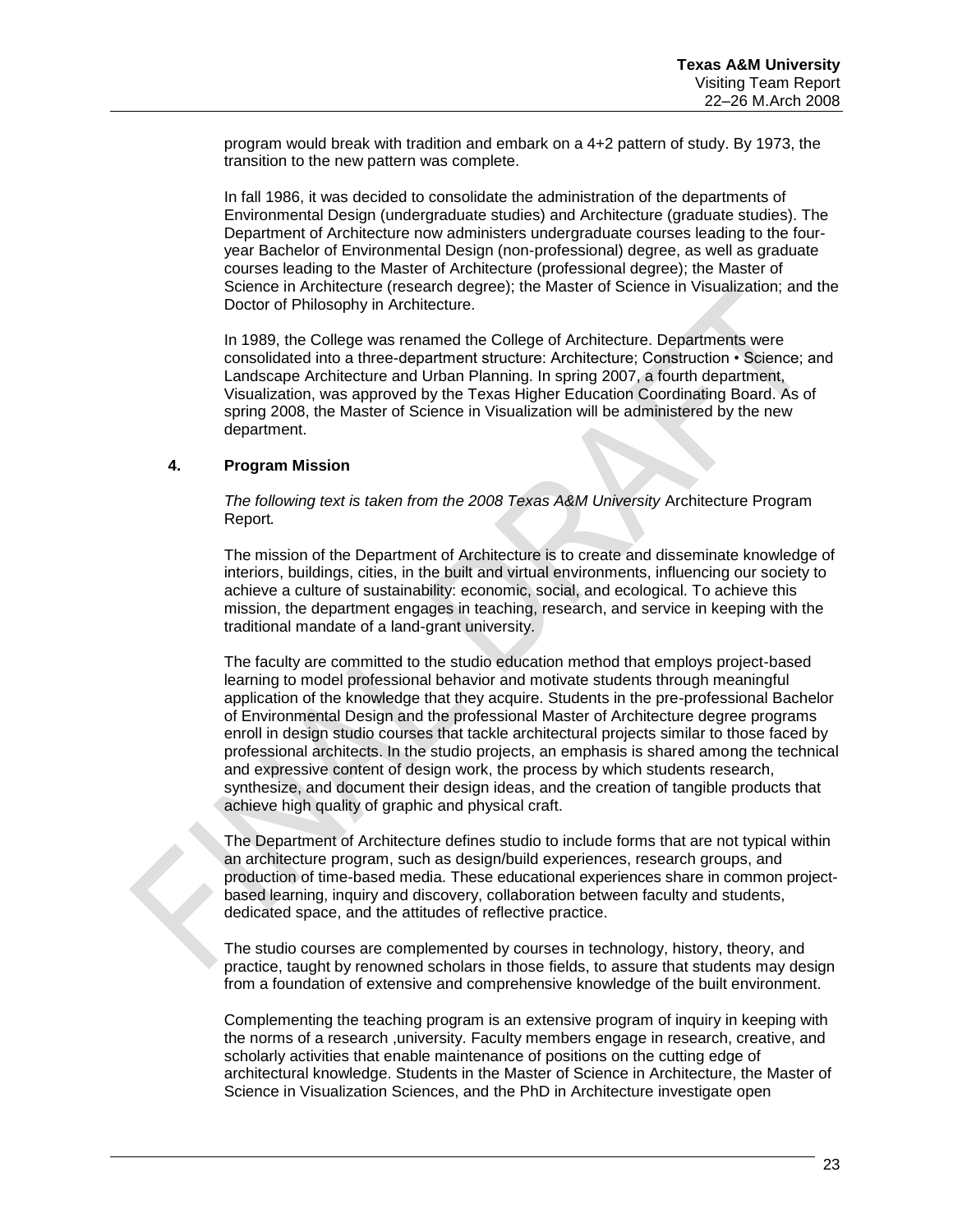questions in the field and produce a thesis or dissertation that contributes to the body of knowledge of architecture.

The department is also committed to service to the people of Texas, the United States, and the world through engagement in projects of tangible and lasting value to communities. The studio method and the research activities provide students with many opportunities to work with underserved segments of the population, such as the people of the *colonias* along the U.S. and Mexico border, those affected by hurricanes and other natural disasters, and disadvantaged people throughout our communities.

#### **5. Program Self Assessment**

*The following text is taken from the 2008 Texas A&M University* Architecture Program Report*.*

#### Evidence-Based Design

In the early 1990's, the College of Architecture made a commitment to strengthen the research capabilities of the faculty and departments. This has led to the formation of five research centers within the college, four which are directed by faculty from the Department of Architecture. The centers include: the Center for Heritage Conservation; the Center for Housing and Urban Development; the Center for Health Systems and Design; the CRS Center; and the Hazard Reduction and Recovery Center.

The College of Architecture has one of the most active research programs in the country. Awards of externally funded research in the College typically amount to about \$4-5.5 million per year. The diversity of the college is represented in the wide range of research undertaken by faculty. Perhaps the most distinctive feature of the college's research initiative is the Research and Interdisciplinary Council (CRIC). Its mission is to develop broad-based, interdisciplinary cultures in the College, which encourage the creation, dissemination and application of knowledge in design and construction of built and virtual environments.

M.Arch. students can pursue one of five graduate certificates. Each certificate covers an interdisciplinary area and program of study. Achievement of a certificate depends upon completion of courses designed to expose students to a specific body of knowledge. These certificates are offered through the College research centers. The five certificate programs available to students in the M.Arch. program: Environmental Hazard Management; Sustainable Urbanism; Heritage Conservation; Facility Management; and Health Systems and Design.

#### Sustainability and Energy Conservation

Several signature faculty hires in the Department of Architecture have created a core group of faculty of international renown for their work in sustainable design. Dr. Ken Yeang, Pliny Fisk, Dr. Jorge Vanegas each work in different aspects of sustainable design: Dr. Yeang at the large building scale; Prof. Fisk at the small building scale; and Dr. Vanegas at the community scale. All work directly with students, and partner with faculty on research. Faculty from our department are also involved in running the TAMU Energy Systems Lab, one of the nations foremost research groups in energy conservation and sustainability.

#### Computing and Visualization

The Texas A&M University Visualization Laboratory in the Department of Architecture was established in 1988. The academic program started one year later. The Visualization Laboratory and Visualization Sciences academic program were created in response to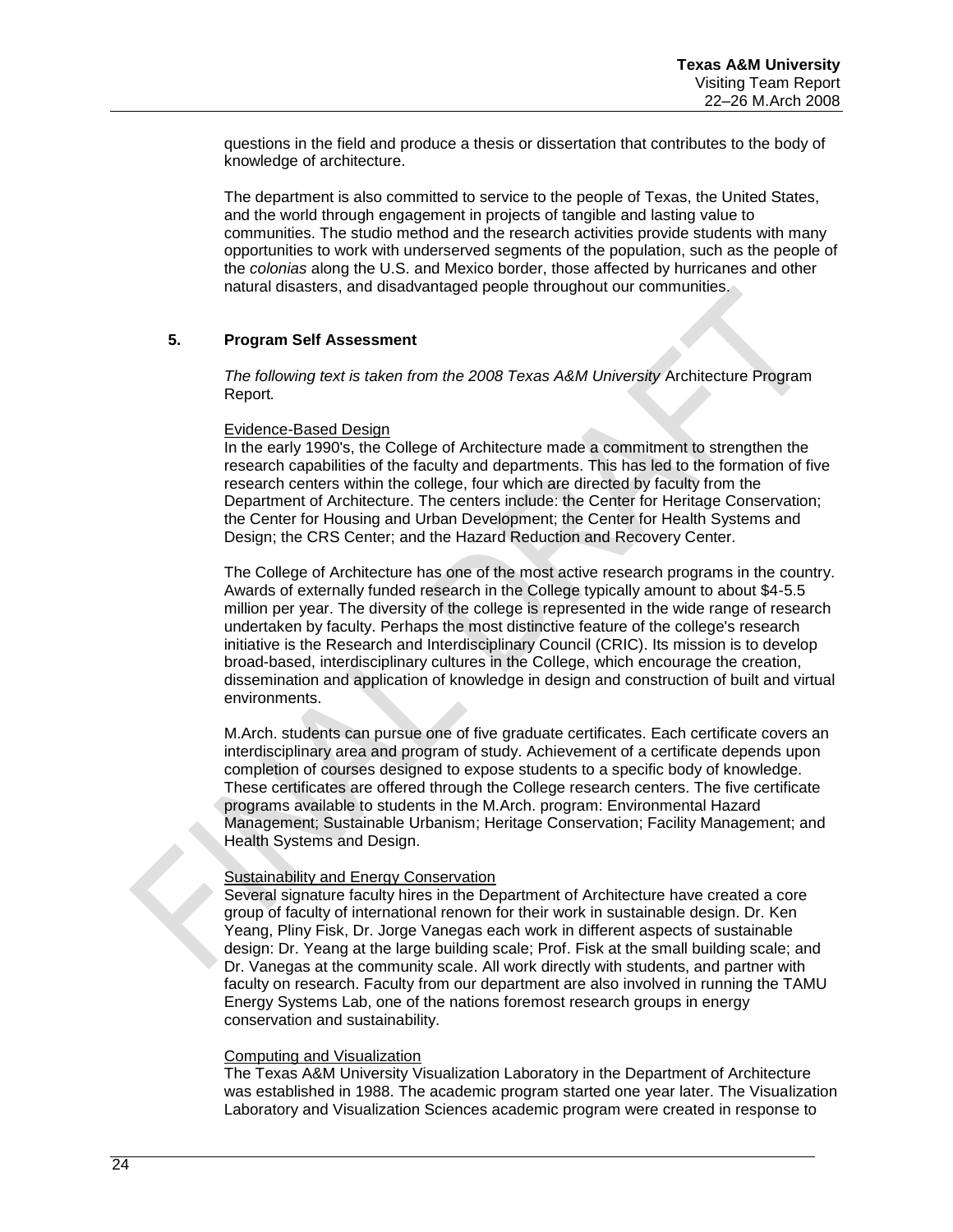clear indications that digital visualization was going to play a highly important role in digital communication. This 7,500 square foot space contains a . two video studios, color and black-and-white darkrooms, video editing facilities, image input and output facilities, an electronic classroom, sound creation and manipulation facilities, a Cyberware 3D scanner, research spaces, an immersive visualization lab, and approximately 25 visual workstations.

The video studios total over 2,000 square feet with complete lighting, blue screen, and cyclorama systems. Professional-quality digital video cameras with field kits are available to students for location video shoots. Additional video cameras are located in the studios. The electronic classrooms are equipped with visual workstations, high resolution, multiscan projectors, multiple format video and DVD decks, and surround audio systems. Recent additions to the laboratory's facilities are high definition digital video equipment and immersive visualization facilities. Courses in visualization and use of the facilities are available to students in the M.Arch. program with a particular interest in animation and its applications for architecture. M.Arch. students can also collaborate with M.Viz. students for their finals studies to produce time-based graphic presentations.

#### Community of Allied Professions

Within our college, we have departments of Construction Science and Landscape and Urban Planning, and will soon have a Department of Visualization, which provide students with an exceptionally wide choice of elective courses and diverse final study committee members. Students are not only exposed to a wide range of professional directions, but to the hybrid professions such as urban design that result from the overlaps between disciplines.

#### Healthcare Facilities Design

The Center for Health Systems & Design is a joint venture between the Colleges of Architecture and Medicine at Texas A&M University, intended to promote research, innovation and communication in an interdisciplinary program that focuses on health facility planning and design. The research interests of faculty fellows range from the effects of stress on patients' health and well being, to the design of healing environments for neonatal patients, children, the elderly, people who live in the Texas *colonias* and AIDS patients. The primary activities of the Center include: a professional associates program, curriculum development, health lecture series and support of health-related research and design projects. Faculty from the Department of Architecture lead the work of the center, and have established international reputations in the field of healthcare design. This center is a strong asset for recruitment into the M.Arch. program.

#### Off Campus Programs

All undergraduates in the College of Architecture are required to study off campus for at least one semester. This can take the form of a study abroad program (60%) or internship (40%). There are also many opportunities for graduate students to study off campus, as part of a program or individually, and there are funding sources available to them for this purpose. The College offers a wide range of national and international programs designed to meet the needs of a diverse student population. Our programs are highly diversified in terms of destinations, levels of cultural immersion, and cost. Students may choose between several faculty-led programs, international reciprocal exchange programs, or a number of independent study-travel opportunities.

We operate programs out of three established study centers, in Castiglion Fiorentino, Italy, Dusseldorf, Germany, and Barcelona, Spain. We have an established and active program based in London that includes urban design study in Oxford and Edinburgh. Plans are being developed for two new programs in the 2007-8 academic year: India and China. Each is being offered by TAMU faculty who are native to those places. We also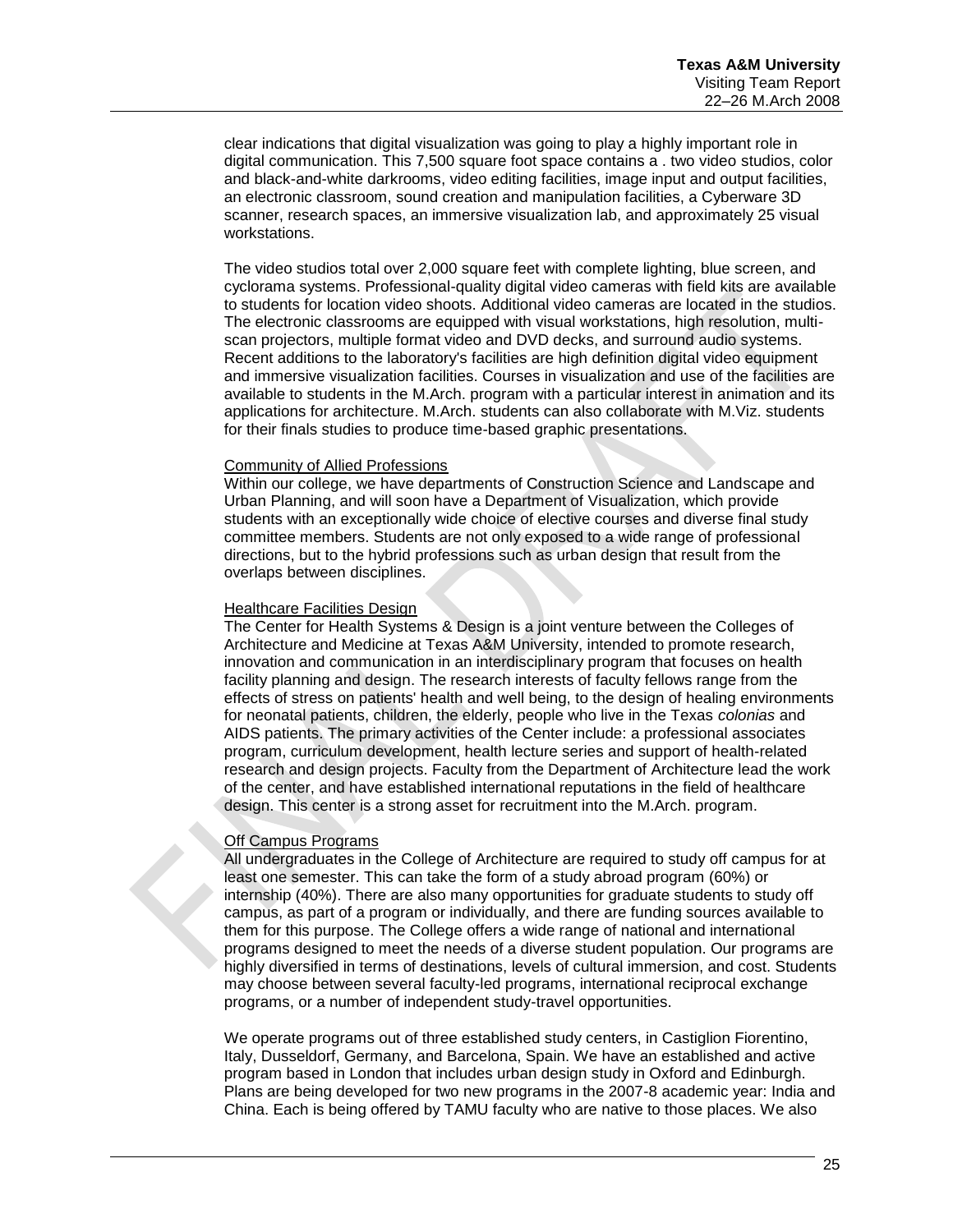offer international reciprocal • exchange programs in Guatemala, Australia, England and Mexico. These are highly immersive programs in which our students attend classes at a partner institution in the local language.

Students can also elect to study at another campus program in the U.S. We have active liaisons with the Washington-Alexandria Program run by Virginia Tech, the Rural Studio at Auburn, and the Artemis Institute at Montana State.

Students who opt to undertake a professional internship spend between 5 and 8 months working in an architectural practice. The internship experience is intended to broaden students' horizons and strengthen their knowledge base by supplementing classroom learning with a "real life" work context. The internship is a formal arrangement between the firm and the Department of Architecture. Students earn six hours of academic credit.

#### Quality of Undergraduate Students

Texas students who place within the top 10% of their high school class are guaranteed admission to the state university of their choice. As one of the two premier state universities, we receive a high number of these students - they currently comprise approximately 2/3 of the entering freshman class. The Department of Architecture has among the highest admissions requirements for undergraduates in the University, further increasing the competency level of entering freshmen and transfer students.

#### Quality and Diversity of Faculty

There are over 60 faculty members in the Department, representing not only those disciplines traditionally associated with the built environment, but also coming from a variety of other academic areas, such as computer science, medicine, psychology, engineering, art and even physics. We have a high number of faculty directly engaged in research compared to other accredited programs. We also have faculty actively engaged in architectural practice.

#### Quality of Staff

We have excellent and knowledgeable staff, particularly in the areas of student advising, at both the undergraduate and graduate levels.

#### Availability of Resources

TAMU has experienced the same fiscal challenges faced by all public institutions in recent years. The Texas A&M System is one of the two premier academic systems in a state that is experiencing an economic boom. However, the state contribution to the university budget is now approximately 27% of the university's revenue, the balance being made up through tuition, fees, grants and contracts, alumni contributions, and income from endowments. Comparatively speaking, our facilities, technology, and resources are plentiful and in very good condition.

Since the last accreditation visit, we have completely remodeled one of our three buildings, creating a 265-seat lecture auditorium and additional classrooms. We are currently remodeling our gallery/review space. We have been allocated space in two additional buildings, the Williams Building and the Pavilion, which we now occupy.

In addition to a well-equipped woodshop, the College of Architecture has completed construction of a major design/build facility, the "Architecture Ranch." This is a 16-acre prototype research facility located at Texas A&M's Riverside Campus (approximately 5 miles from the main campus). This site provides a multi-use structure incorporating classroom and studio facilities, high-tech wood and metal shops and a large indooroutdoor area that can facilitate large-scale building projects.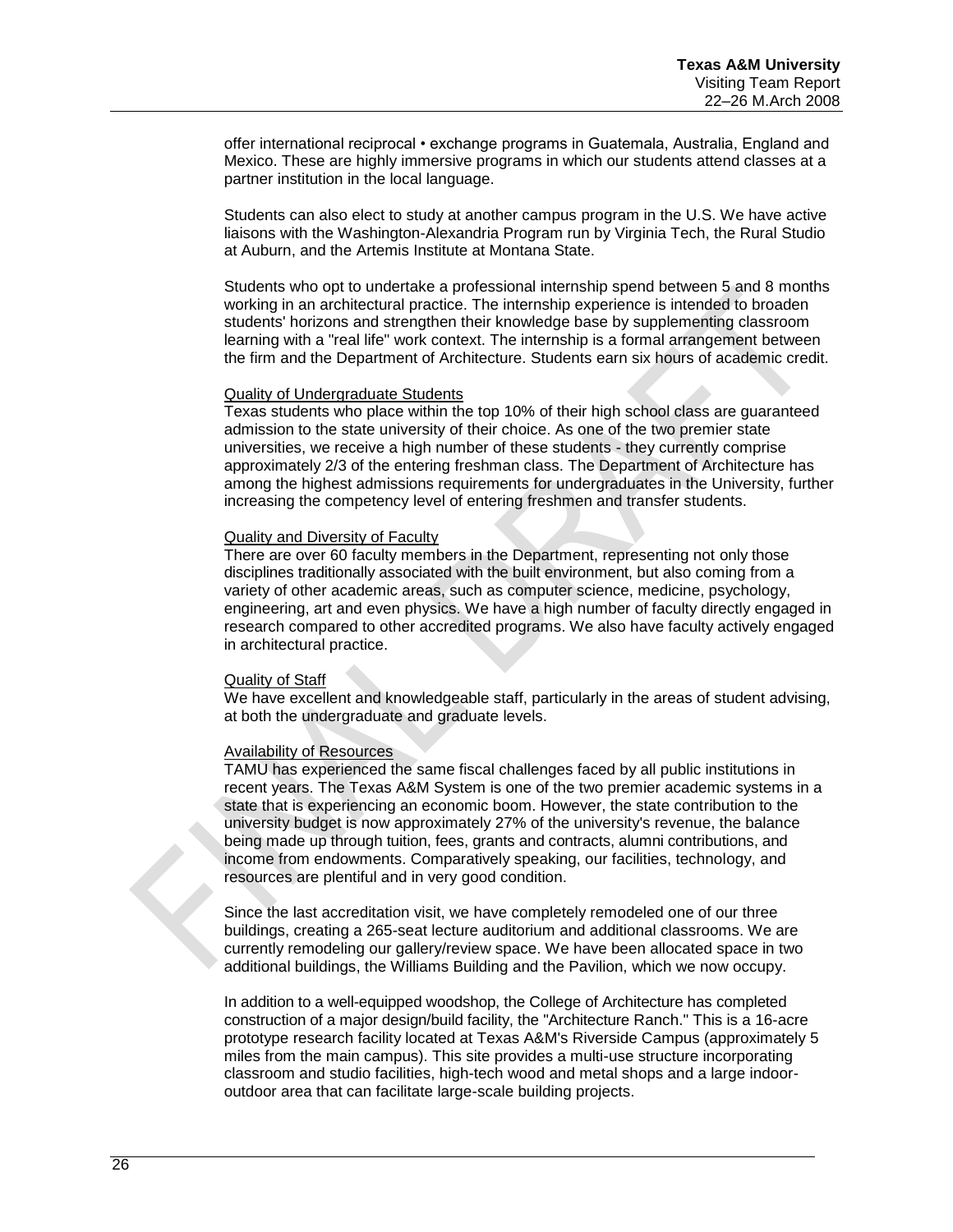#### Financial Support for Students

The Department of Architecture has access to a generous amount of scholarship funding, at both the graduate and undergraduate level. Annual awards total more than \$150,000. A complete listing of scholarships is provided in Section 4.17.

#### Interdisciplinary Opportunity

The College of Architecture is one of the few accredited design schools that houses all of the "built environment" professions. Within the walls of our college, students have opportunity to take courses in construction science; construction management; landscape architecture; urban and regional planning; land development; facility management; and visualization. They are presented with frequent opportunity to work in collaboration with students from other disciplines. These efforts are often faculty-driven, resulting from faculty research collaboration. This particularly benefits graduate students who must construct interdisciplinary final study committees, and who strongly rely upon faculty recommendations for out-of-department committee members.

#### **Alumni & Professional Community Support**

We have an active Professional Advisory Board that is comprised of former students who are now leaders in the industry. These relationships are fostered through an active outreach program that each year includes an alumni open house held on campus; receptions at the state and national AIA conventions; and an annual banquet celebrating Outstanding Alumni Award recipients. Alumni demonstrate support in the form of endowments, scholarships and internships. We also have a large career fair, managed by AIAS, which is supported by firms with a strong connection to TAMU.

#### IT Support

The computer resources in the Department are excellent, and we receive support from a strong team of in-house technicians who provide both hardware and software assistance. The media support staff maintain a core of sixty student workstations located throughout the college, as well as a stock of laptops and digital cameras, and operate a storefront office offering student assistance with computing and printing. Our department has pioneered IT technology such as web site design, e-learning, wireless networks, notebook requirements, interactive plasma screens, tele-conferencing, and tele-video, digital fabrication, and Building Information Modeling (BIM).

## **CHALLENGES**

#### Administrative Changes

We are conducting a search for department head, having operated with interim heads for two years. In addition, Dean Regan has announced his pending departure at the end of the coming academic year.

PLAN: A department head recruiting committee has been in operation since M.Arch 2007. They launched an early, proactive search, and have established a list of potential candidates. A second committee will begin interviewing candidates at the beginning of the fall 2007 semester. A dean search committee has already been appointed, and will begin work in fall 2007. Dean Regan has stated that he will remain in office until a new dean has been hired.

#### New Department Formation,

A new Department of Visualization will be formed in the coming year, and most of the faculty for the new department will come from the Architecture Department. Most of these faculty members do not teach in the professional programs. However, this move will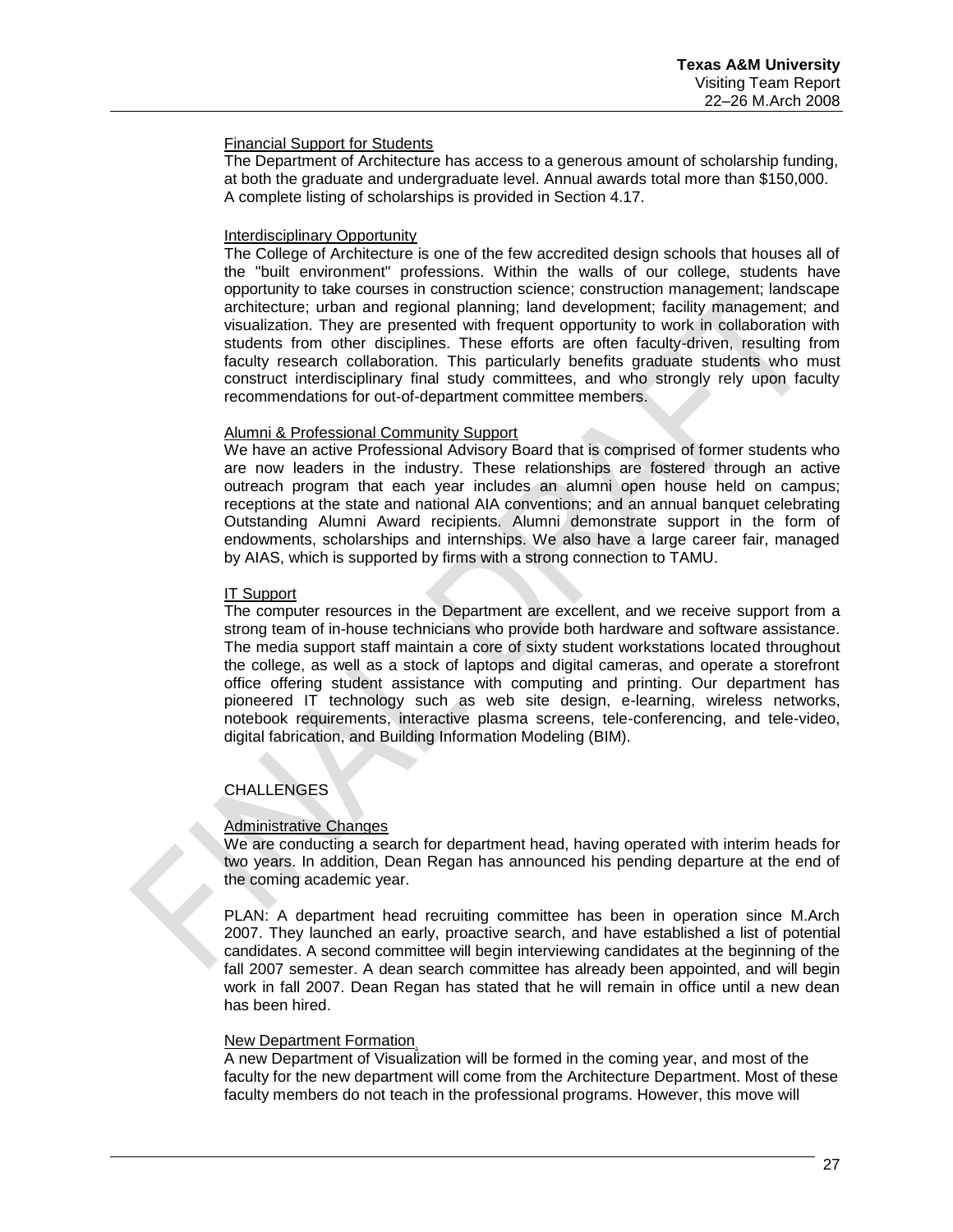decrease the size of the department, in terms of faculty and students, and bring about a shift in the political landscape of the college.

PLAN: This move will take place over a number of years, beginning with the Master of Science in Visualization program moving in fall 2007. This will have a minimal impact on the Department of Architecture. The coinciding of the new department formation and the hiring of a new head of Architecture will provide opportunity for the department to reinvent its structure and outlook, in line with changing demands in the profession and the academy. A series of workshops will take place to define the reformation of the. Architecture Department once the new department head is in place by fall 2008.

#### 120-Hour Curriculum Mandate

The State of Texas has mandated that all undergraduate non-professional degrees must have a maximum of 120 hours in the undergraduate curriculum. The Bachelor of Environmental Design degree is currently 135 hours. At the same time, the university core curriculum is increasing; it is now equal to 49 hours. That leaves just 71 hours in the pre-professional architecture curriculum, which has significant implications for the professional curriculum (although a few courses serve double duty as core curriculum and architecture curriculum).

PLAN: A committee of architecture faculty have been working for the past year to create a new undergraduate curriculum that meets the state requirements, and prepares students to enter an M.Arch. program. This innovative curriculum will go into effect fall 2008. Upon adoption of the 120-hour curriculum by the architecture faculty in fall 2007, we will begin to examine the graduate curriculum to address any changes that are needed to meet accreditation guidelines.

#### Competition for Higher Quality Graduate Students

There are seven other professional programs in architecture within a 200-mile radius of TAMU (Rice, U. of Houston, Prairie View A&M, Texas Tech, U. of Texas at San Antonio, U. of Texas at Austin, and U. of Texas at Arlington). All of the programs are growing, particularly at the graduate level. Homeland security protocol is making it more difficult for international students to gain access to the university, so there is greater competition for quality graduate students regionally, nationally, and internationally.

The State of Texas 10% rule almost guarantees high quality undergraduate students. This together with higher admission standards for the undergraduate program have resulted in very strong undergraduate students, and higher numbers of honors students. In contrast, the many of the most desirable graduate applicants who are admitted do not choose to attend TAMU.

#### PLAN<sup>.</sup>

We are formulating a more aggressive recruiting strategy for the M.Arch. program. As of Fall 2007, we have moved from a single individual managing the M.Arch. program to a core committee approach, composed of experienced, graduate faculty, facilitated by the program coordinator and the program advisor. The first step, a new brochure, is complete. The second step, revision of the website, is underway. Additionally, we are being more pro-active in outreach, including manning a table at AIAS Forum, and devising an early acceptance program for our top BED students. Building strength through faculty recruitment and curriculum revision are also key objectives.

#### Ethnic Diversity

As a non-urban university, ethnic diversity has long been a challenge to Texas A&M. The university, college and department go to great lengths to recruit minority students and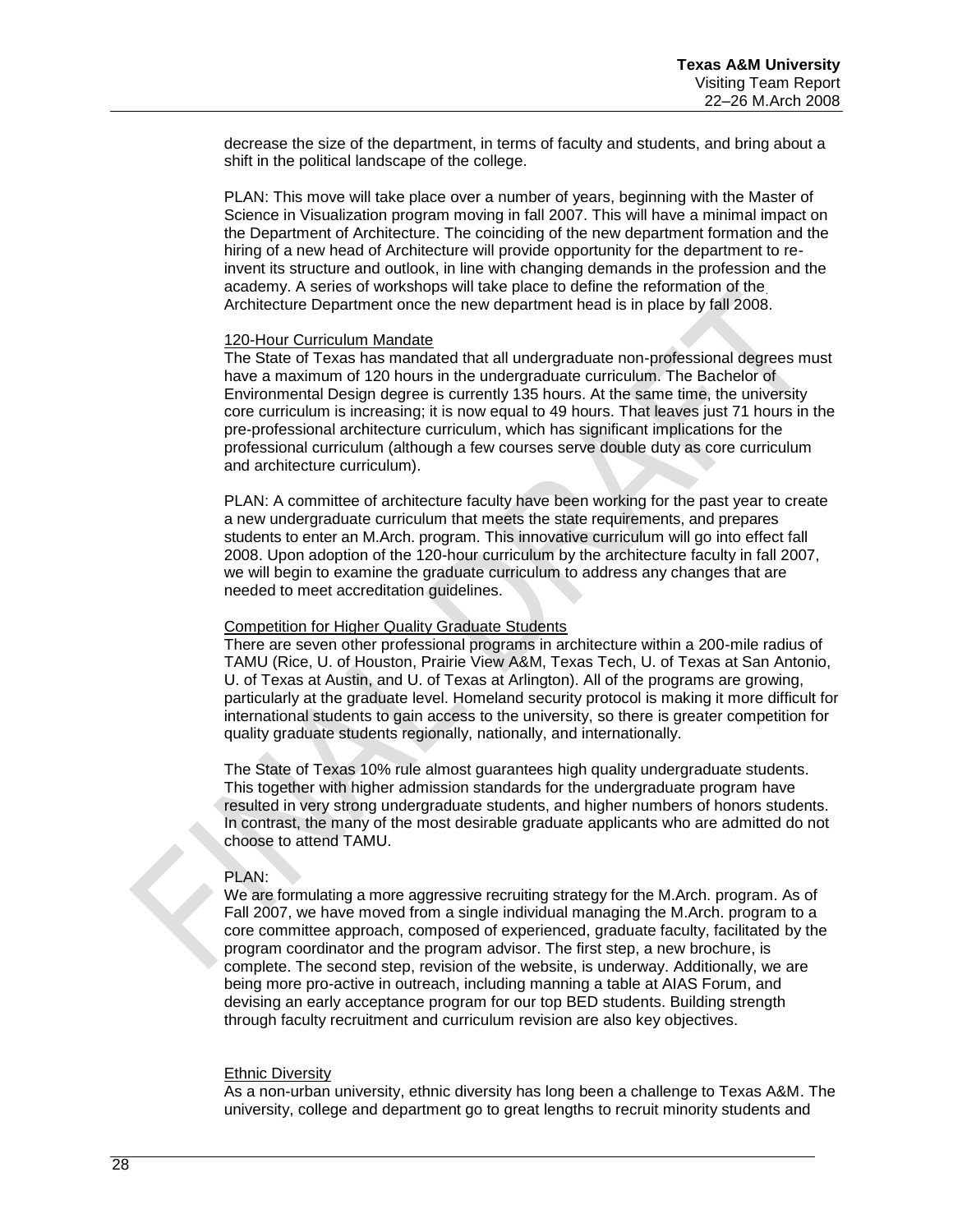faculty. This is particularly a challenge in architecture, which does not attract large numbers of underserved populations. In the past three decades the university has moved from a male-only institution to one with a student population more than 50% female. Achieving ethnic diversity has been more difficult to achieve.

PLAN: A significant component of our recruiting strategy is active recruitment of students from the Rio Grande Valley high schools to reach Hispanic populations that are now a plurality in Texas. At the graduate level, we now have several graduates of our Ph.D. program teaching at Prairie View A&M, a historically black university located approximately 60 miles from College Station, which has a school of architecture. We are attempting to build a stronger relationship, in part through the sharing of our study abroad programs, hopefully leading to the recruitment of minority graduate students. We have been actively building the number and amount of graduate fellowships and scholarships to help recruit minority international students, and are working in partnership with the university's Office of the Vice President for Diversity to further improve our profile.

#### Faculty Replacement

We are experiencing the retirement of several key faculty and have a shortage of new tenure-track faculty.

PLAN: We are being far more pro-active in our hiring, including personal face-to-face recruiting (at ACSA meetings, for example) rather than waiting for them to respond to ads. A key part of this strategy is keeping tabs on Ph.D. students in a select group of architecture programs. We provide attractive start-up packages that include "signing bonuses," reduced teaching loads, research/travel funding, and arrangements to supervise graduate assistants.

#### Outgrowing Space

The student population in the college is growing; the number of programs is growing; and we are about to form a new department. Space is at a premium, particularly for design studios, which cannot be shared with other programs or departments.

PLAN: The College of Architecture is high on the university's list for a new academic building, and this issue is high on Dean Regan's list of concerns. Some relief for our space shortage will come in the form of newly available space in an adjacent building within the next year. Additional space may become available from the construction of a shared academic building to be constructed next to the Architecture complex. We are also looking at a more efficient means of utilizing studio space.

#### Studio Faculty

Our department has placed an emphasis on hiring interdisciplinary faculty with strong research credentials. This has affected the numbers of faculty with a primary interest in design practice and teaching design studio. This situation is increased by the difficulty in building a practice in the Bryan/College Station area (although the area is growing, and practice opportunity is increasing), which makes the department less attractive to faculty candidates who are primarily practitioners.

PLAN: An outcome of the curriculum development has been a renewed commitment to studio teaching, which is taking on a new format, and will require a more structured and coordinated approach to studio teaching. We are actively building strength in the studio teaching faculty; the most recent faculty search committee was specifically instructed to look for candidates with evidence of strong studio teaching interest and capability, and two new, very promising hires resulted from this search. Additionally, the University has devised new faculty ranks, such as Professor of Practice, that will allow hire of individuals who concentrate on professional education.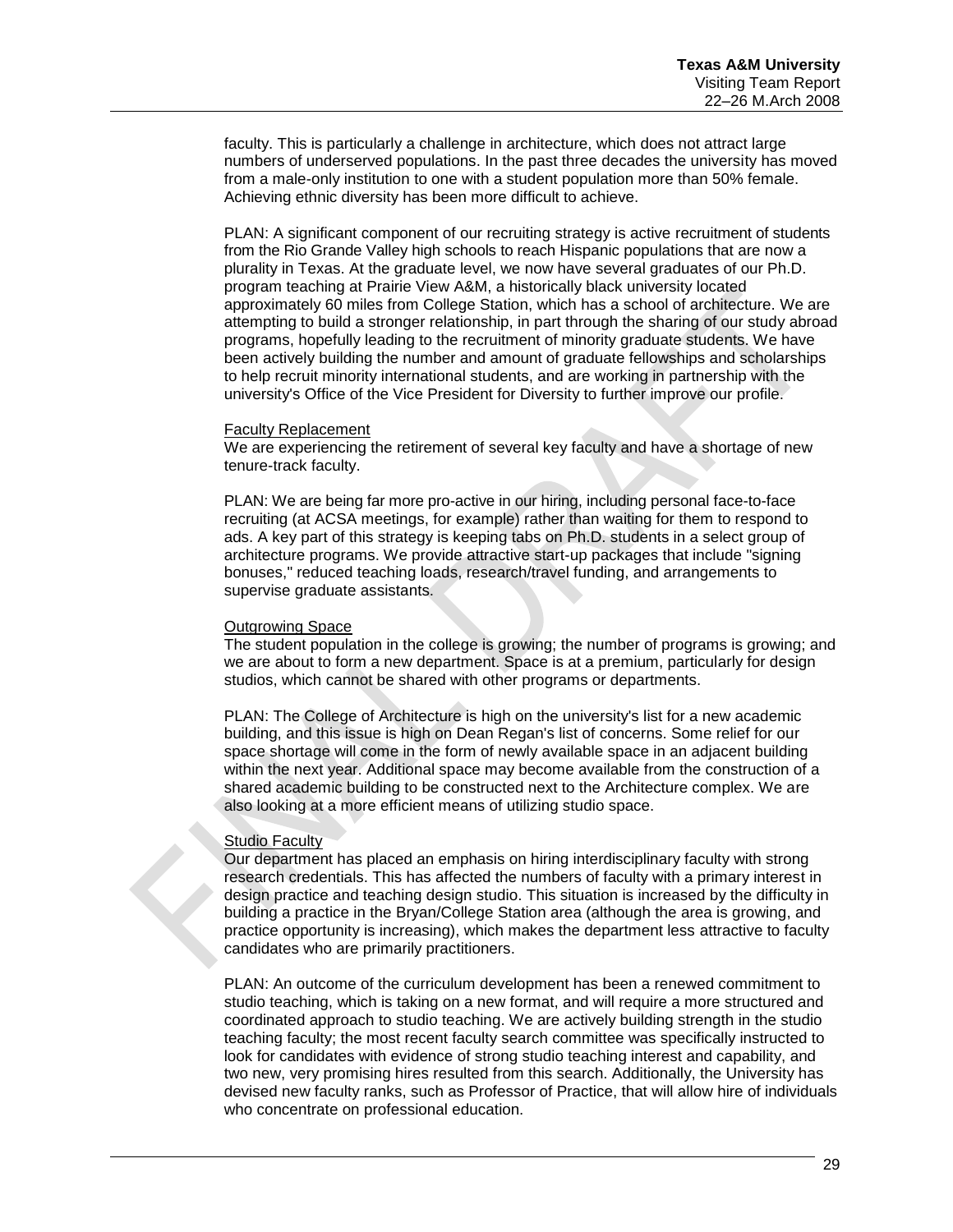#### Quality of Studio Space

While the graduate architecture studios are quite adequate, the environmental quality of the undergraduate studios is a challenge. Part of this issue is due to space shortage, but other aspects relate to age and heavy use of facilities, and the changing ways we teach studio. There is a need for crit space; additional pin-up space; large format computer screens, etc.

PLAN: Funding is available to improve the physical quality of studios, and purchase new furnishings. Several issues have been in flux, which have slowed this process: implementation of the student laptop computer policy; development of the new undergraduate curriculum; and a desire to investigate new trends in studio facilitation. Resolving this challenge is one of the highest priorities in the department.

#### Lack of Interdisciplinary Studios and Fluidity Between Programs

While we enjoy close physical proximity with allied professional programs within the college, tight curriculum requirements inhibit cross-registration, particularly in studio, and particularly at the graduate level.

PLAN: Promotion of interdisciplinary studies is a major objective of the college. Administrators are looking at reducing roadblocks to student fluidity. Attempts to coordinate teaching with other departments are recognized and encouraged.

#### Frontiers in Learning & Practice

All aspects of architectural practice are changing. The academy must respond to needs that are present today, yet also be able to anticipate future trends. In particular, research conducted by the CRS Center is coupled closely with trends in practice, such as integrated practice, comprehensive life-cycle services, and information technology. Faculty are encouraged to collaborate more closely with practice through service, consulting, provision of continuing education, and employment in firms. Still, there is a need for the dialogue between researchers in academia and practitioners in the field to be strengthened.

PLAN: We are using the mandated 120-hour curriculum requirement to design a curriculum that will serve our students into the future, by connecting research more directly to practice, and linking required courses more closely to studio. This is being achieved, in part, by offering greater choice through more electives and tracks to pursue specific areas of interest (which can change in response to demand).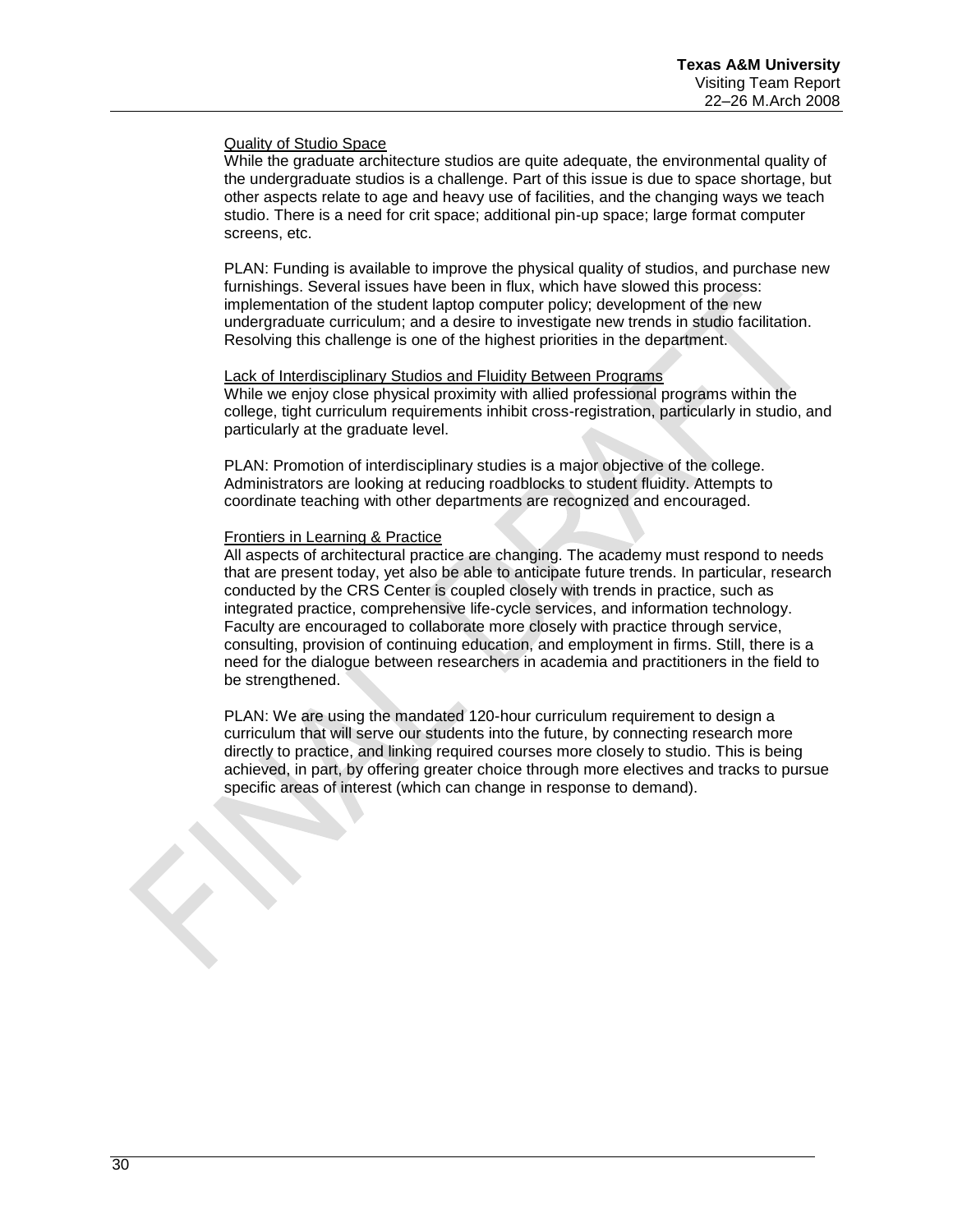This page is left blank intentionally.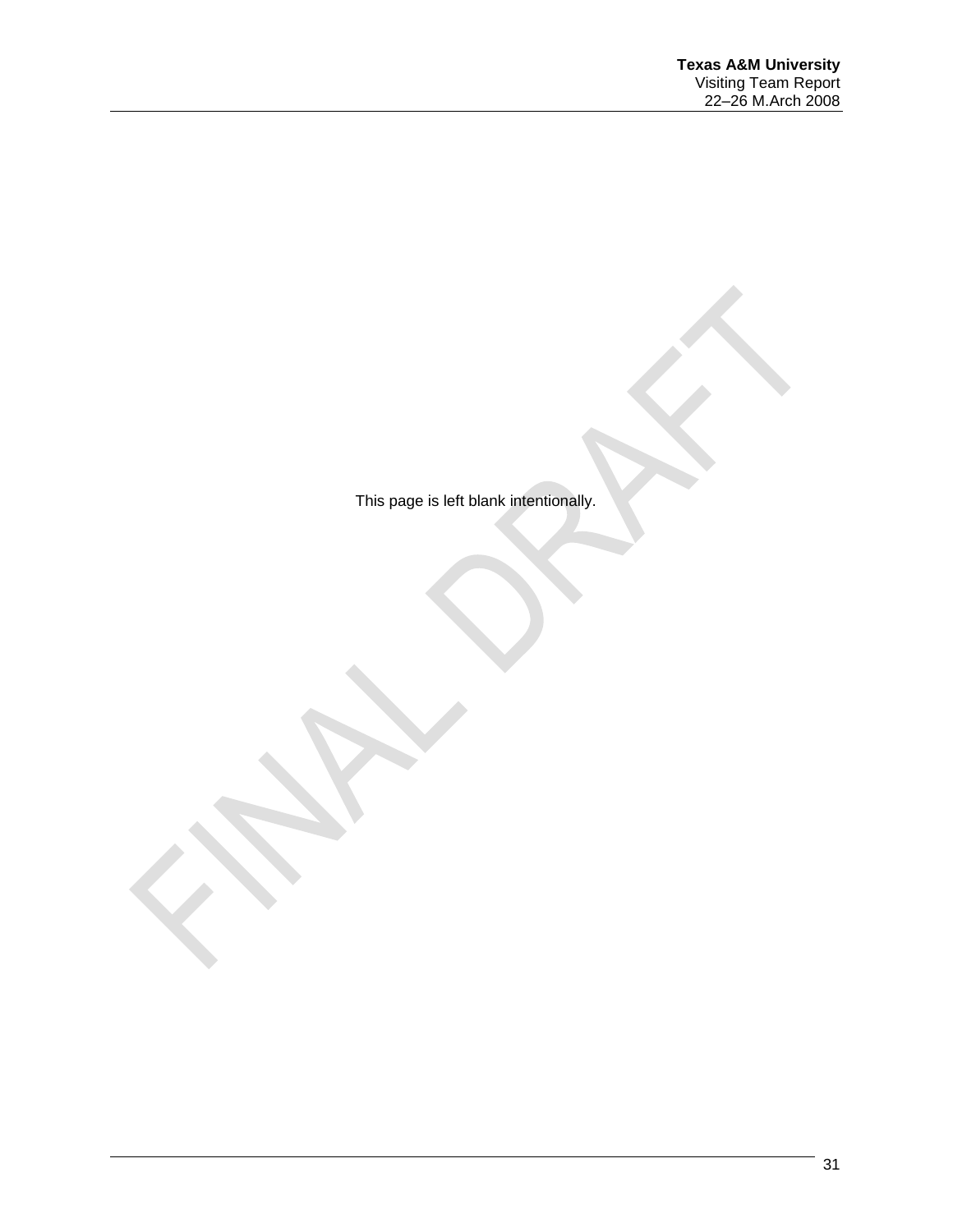#### **Appendix B: The Visiting Team**

Team Chair, Representing the NCARB Kevin G. Montgomery, FAIA Principal & Director of Architecture O'Brien Atkins Associates, PA P O Box 12037 Research Trianle Park, NC 27709 (919) 941-9000 ext. 2020 (919) 941-9000 fax kmontgomery@obrienatkins.com

Representing the ACSA Barbara A. Sestak, AIA Interim Dean School of Fine & Performing Arts. Portland State University PO Box 751 Portland, OR 97207-0751 (503) 725-3340 (503) 725-3351 sestakb@pdx.edu

Representing the AIAS Jonathan K. Bahe, Assoc., AIA 2800 Western Avenue Apt. 111 Seattle, WA 98121 (319) 230-8050 bahejonathan@hotmail.com

Representing the AIA Luis V. Badillo, AIA Mendez Brunner Badillo 1018 Ashford Avenue, Suite 3-B San Juan, PR 00907 (787) 721-3900 (787) 724-0240 fax Mbbpan@cs.com

**Observer** Paul Bohn, AIA Vice President and Director of Operations **SmithGroup** 301 Battery Street, 7th Floor San Francisco, CA 94111 (415) 227-0100 (415) 365-3470 direct (734) 780-8280 fax (415) 602-0007 mobile [paul.bohn@smithgroup.com](mailto:paul.bohn@smithgroup.com)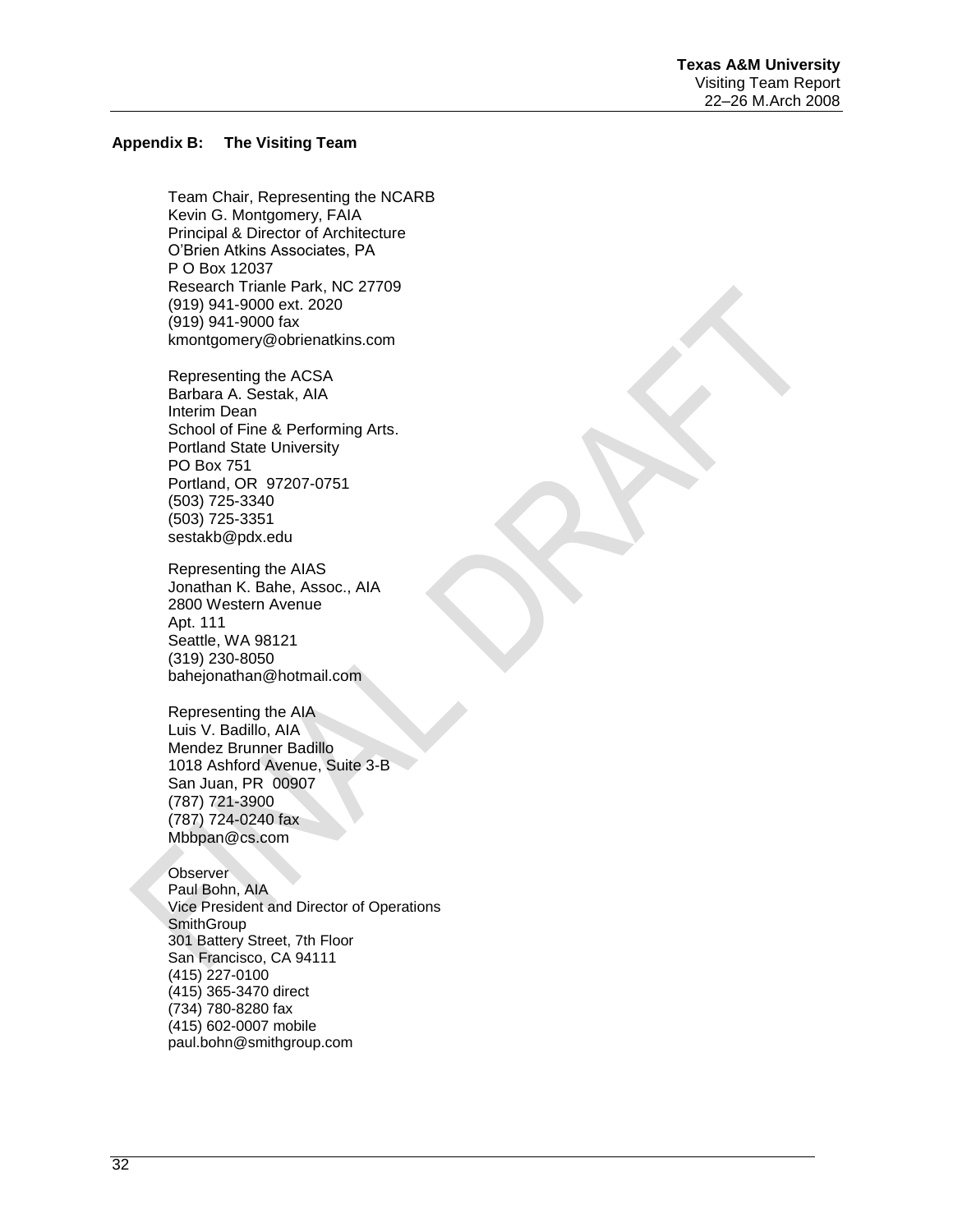This page is left blank intentionally.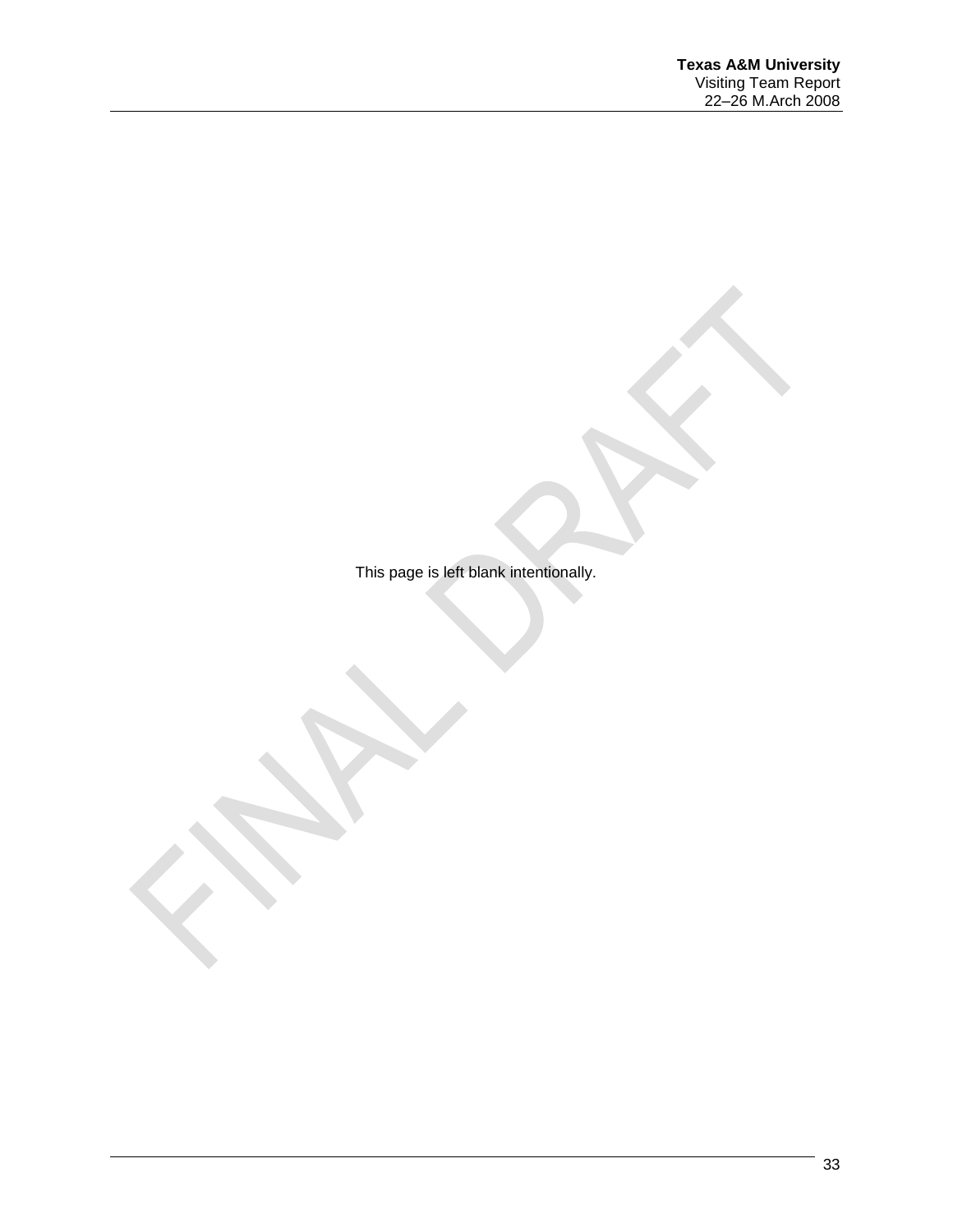# **Appendix C: The Visit Agenda**

| <b>Saturday</b><br>M.Arch 22 | <b>Team Arrives at College Station</b>                                                                                                                              |
|------------------------------|---------------------------------------------------------------------------------------------------------------------------------------------------------------------|
| 12:20 PM                     | Kevin G. Montgomery, FAIA (NCARB)<br>American Flight 3213                                                                                                           |
| 1:35 PM                      | Jonathan Bahe, AIAS<br>Continental Flight 9513                                                                                                                      |
| 1:35 PM                      | Luis Badillo, AIA<br>Continental Flight 9513                                                                                                                        |
| 11:15 AM<br>1:30 PM          | Paul Bohn, Observer<br>(will drive to College Station ETA)                                                                                                          |
| 8:09 PM                      | Barbara Sestak, ACSA<br>American Airlines Flight 3217                                                                                                               |
|                              | After arrival team checks in at<br>Amerisuites Hyatt Place<br><b>College Station</b><br>1100 University Drive East<br>College Station, TX 77840                     |
| 5:00 PM -<br>7:00 PM         | Team Orientation and Review of APR<br><b>Amerisuites Conference</b>                                                                                                 |
| 7:30 PM                      | Dinner (NAAB Accreditation Team Members/Observer)<br>La Rivera<br>3700 South Texas Avenue, Suite 300<br>Bryan, TX 77803                                             |
| <b>Sunday</b><br>M.Arch 23   |                                                                                                                                                                     |
| $8:00 -$<br>9:00 AM          | Breakfast & Entry Meeting with Dean Regan, Mark Clayton, NAAB Accreditation<br><b>Team Members and Observer</b><br><b>Hilton Hotel</b><br>801 University Drive East |
| $9:30 -$<br>10:30 AM         | College Station, TX 77840<br>Team Room Orientation w/NAAB Accreditation Team Members, Observer                                                                      |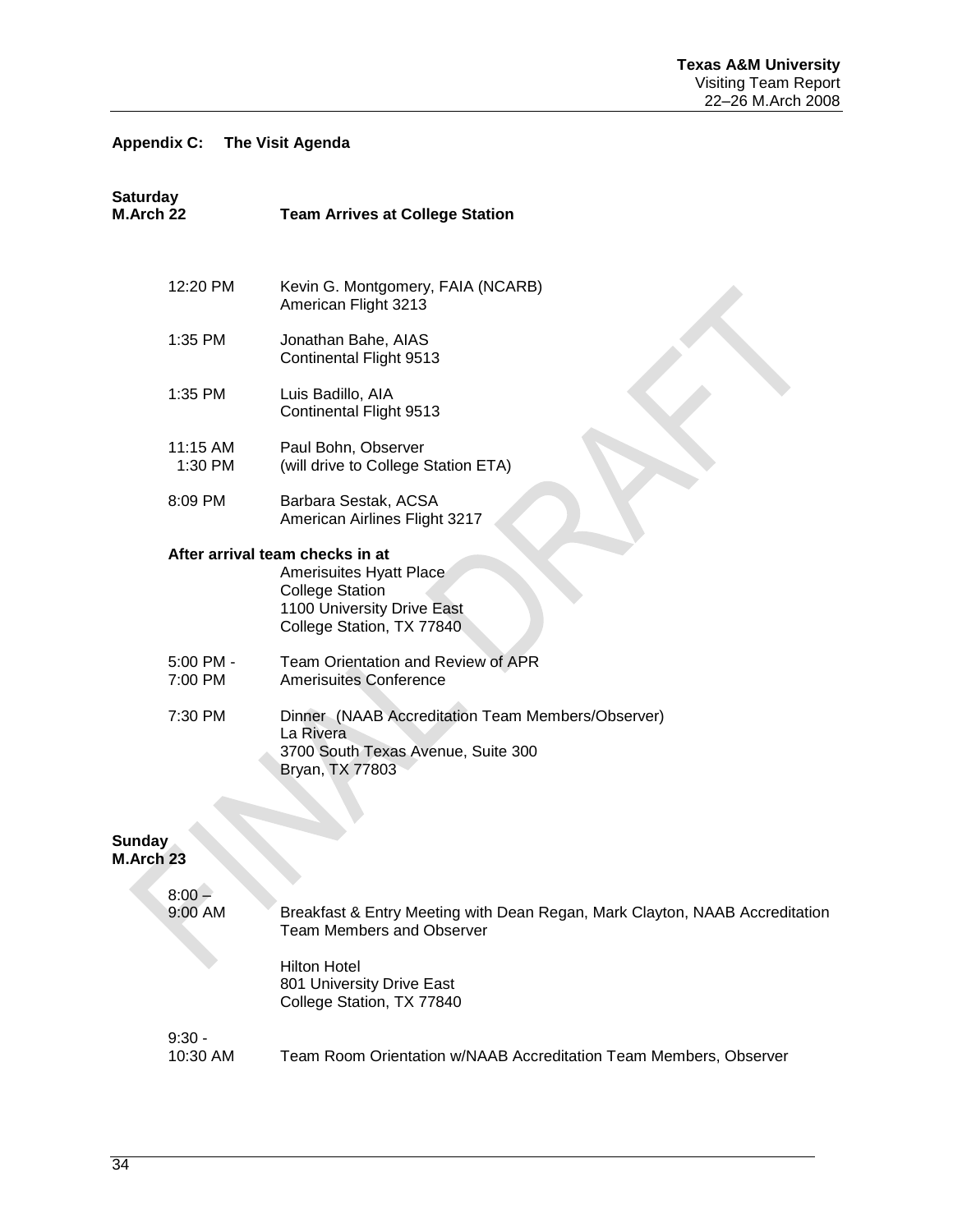| $10:30 -$<br>12:15 PM      | Tour of Facilities: Campus & Architecture Complex (NAAB Accreditation Team<br>Members, Observer, Elton Abbott and Robin Abrams)                                                                                                                                  |
|----------------------------|------------------------------------------------------------------------------------------------------------------------------------------------------------------------------------------------------------------------------------------------------------------|
|                            | <b>TAMU Campus</b><br>Langford Architecture Complex                                                                                                                                                                                                              |
| $12:30 -$<br>1:230 PM      | Langford A202<br>Catered/Blue Baker<br>NAAB Accreditation Team Members, Observer, Mark Clayton, Robin<br>Abrams, and Phill Tabb                                                                                                                                  |
| $2:00 -$<br>5:30 PM        | <b>Review of Student Exhibits</b><br>Team Room<br>NAAB Accreditation Team Members and Observer                                                                                                                                                                   |
| $6:00 -$<br>8:30 PM        | Informal Contact with Gradusates and<br><b>Light Dinner</b>                                                                                                                                                                                                      |
|                            | Rodney Hill's House<br>119 Lee Avenue<br>NAAB Accreditation Team Members, Observer, Recent and past graduates, local<br>registration board members, and representatives of the AIA Chapter, invited<br>students and faculty Coordinated by R. Abrams & E. Abbott |
| <b>Monday</b><br>M.Arch 24 |                                                                                                                                                                                                                                                                  |
|                            |                                                                                                                                                                                                                                                                  |

| $7:00 -$             |                                                                                                                                                                                                                                                                                     |
|----------------------|-------------------------------------------------------------------------------------------------------------------------------------------------------------------------------------------------------------------------------------------------------------------------------------|
| 8:00 AM              | <b>Breakfast</b><br><b>Hilton Hotel</b><br>NAAB Accreditation Team Members, Observer, Dean Regan and Mark Clayton                                                                                                                                                                   |
| $8:15 -$<br>9:45 AM  | Entrance Meeting with IT, Business, and Facilities Staff<br>and Library Staff                                                                                                                                                                                                       |
|                      | Langford A205 and Langford A217<br>NAAB Accreditation Team Members, Observer, M. Randle (Assistant Dept. Head<br>in Architecture), J. Raupe and D. Nichols (Student Advisors), New IT Manager, T.<br>Butler and C. Tedrick (Facilities), C. Novosad (Business), P. Bender (Library) |
| $9:45-$              |                                                                                                                                                                                                                                                                                     |
| 10:45 AM             | Langford A217<br>NAAB Accreditation Team Members, Observer and Open Faculty Participation.                                                                                                                                                                                          |
| $11:00 -$            |                                                                                                                                                                                                                                                                                     |
| 11:30 AM             | President's Conference Room<br>NAAB Accreditation Team Members, Observer and President Elsa Murano,<br><b>Provost Jerry Strawser</b>                                                                                                                                                |
| $12:00 -$<br>2:30 PM | Lunch Tour                                                                                                                                                                                                                                                                          |
|                      |                                                                                                                                                                                                                                                                                     |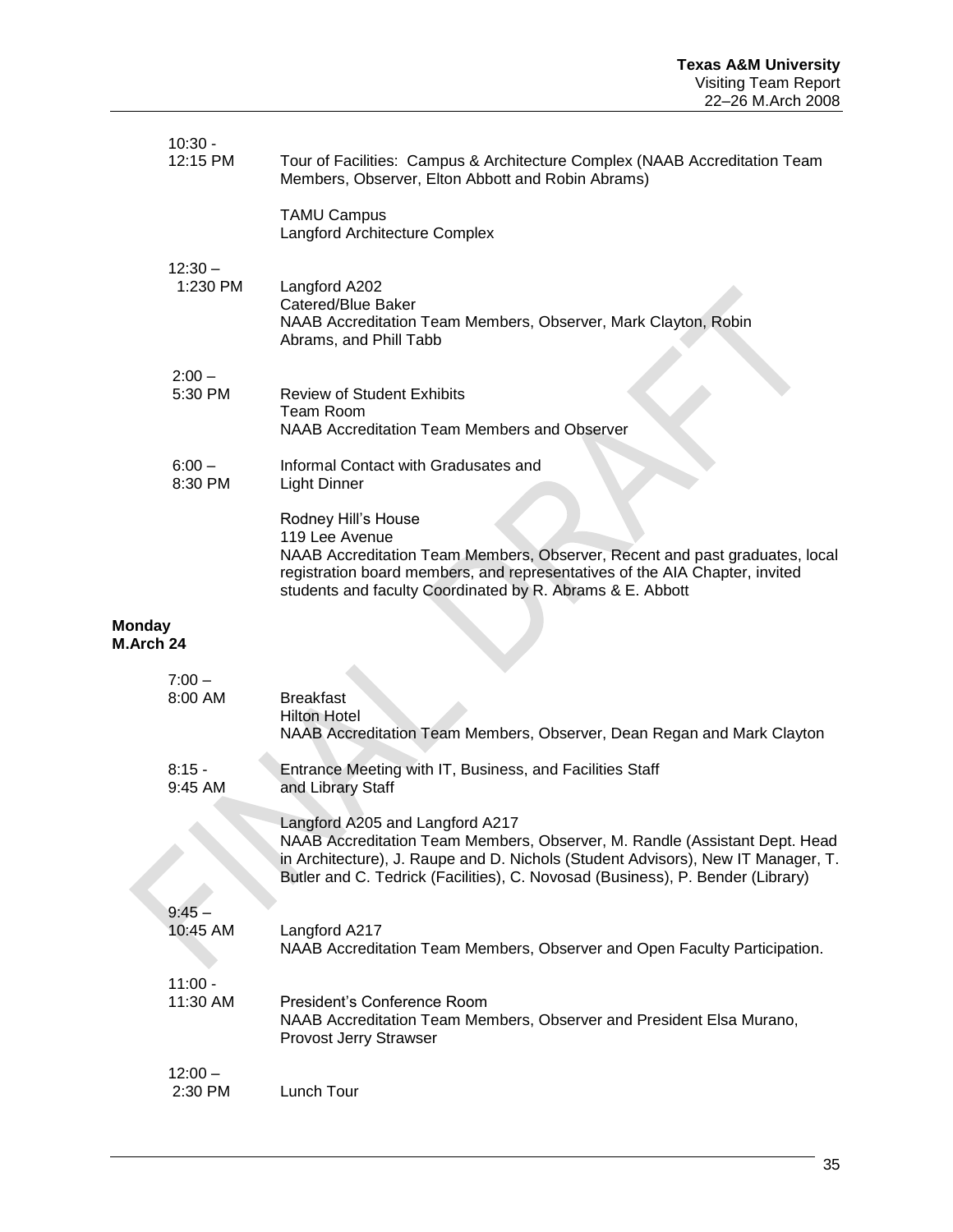|                             | Solar D House @ Bush Library & Architecture Ranch<br>NAAB Accreditation Team Members, Observer, M. Clayton, R. Abrams, P.<br>Fisk and E. Abbott.                                           |
|-----------------------------|--------------------------------------------------------------------------------------------------------------------------------------------------------------------------------------------|
| $2:30 -$<br>5:00 PM         | Debriefing Session - Visits to Studios<br>Team Room<br>NAAB Accreditation Team Members and Observer                                                                                        |
| $5:15 -$<br>6:30 PM         | Meeting with Students<br>Geren Auditorium<br>B102<br>NAAB Accreditation Team Members and Observer                                                                                          |
| 7:00 PM                     | Dinner<br>Café Eccel<br>101 Church Avenue<br>College Station, TX 77840<br>NAAB Accreditation Team Members and Observer, AIAS President, Tau Sigma<br>Delta President and Selected Students |
| <b>Tuesday</b><br>M.Arch 25 |                                                                                                                                                                                            |
| $8:00 -$<br>9:00 AM         | <b>Breakfast</b>                                                                                                                                                                           |
|                             | <b>Hilton Hotel</b><br>NAAB Accreditation Team Members and Observer, Dean Regan, Mark Clayton                                                                                              |
| $9:15 -$<br>10:15 AM        | <b>Tour of Research Centers</b>                                                                                                                                                            |
|                             | <b>Williams Building Pavillon</b><br>NAAB Accreditation Team Members and Observer - Facilitated by R. Abrams                                                                               |
|                             | Observation of Lectures and Seminars; Review of General Studies, Electives,<br>and Related Programs;                                                                                       |
| $10:00$ AM $-$<br>12:00 PM  | Review of School Records and Transfer Credit Assessmemt                                                                                                                                    |
| $12:15 -$<br>1:15 PM        | Lunch and Second Meeting with Faculty                                                                                                                                                      |
|                             | A217<br>Catered/Blue Baker<br>NAAB Accreditation Team Members and Observer and Faculty                                                                                                     |
| $1:30 -$<br>5:00 PM         | <b>Observation of Lectures and Seminars</b>                                                                                                                                                |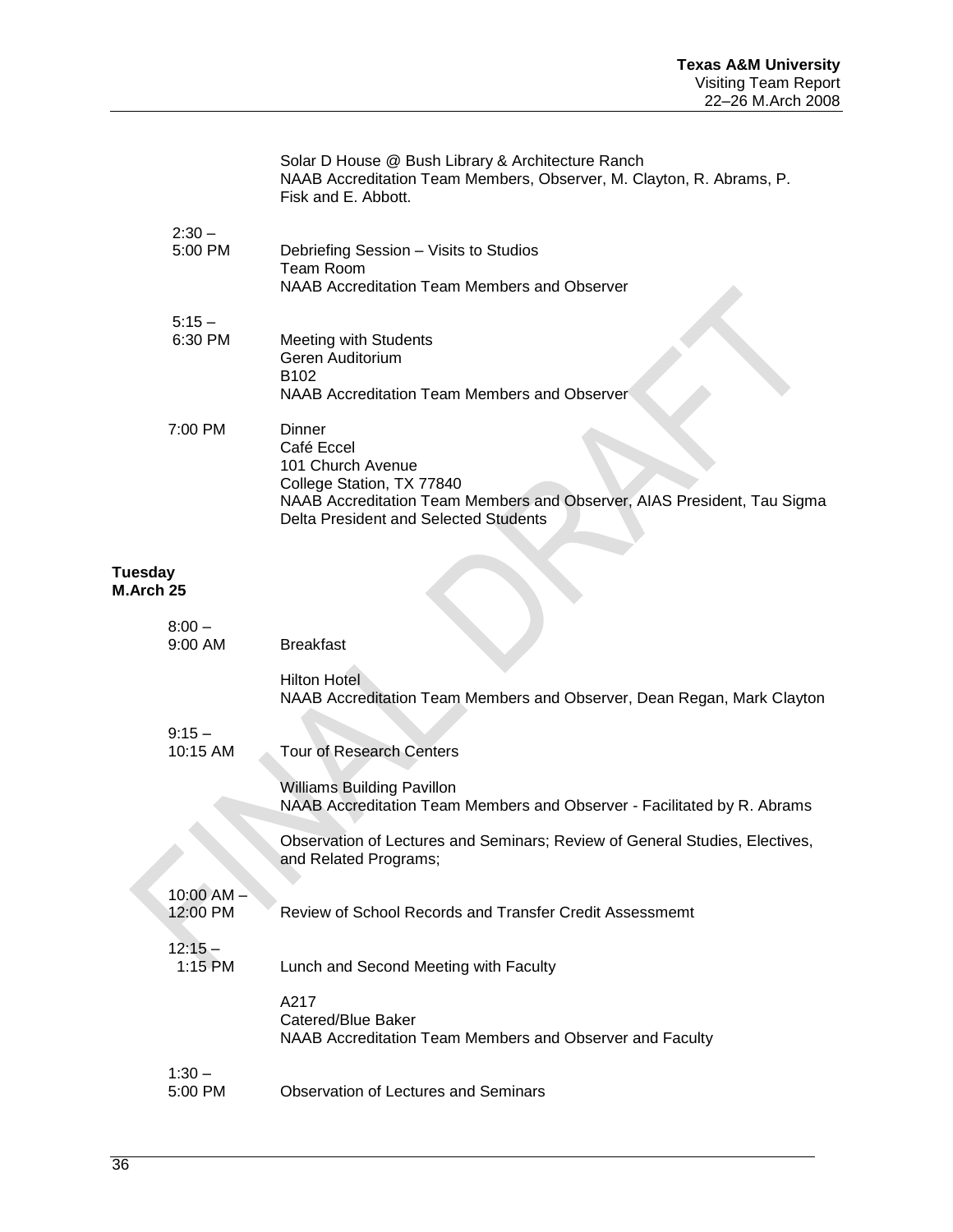|                        | Review of General Studies, Electives, and Related Programs Review of School<br><b>Records and Transfer Credit Assessment</b>                                             |
|------------------------|--------------------------------------------------------------------------------------------------------------------------------------------------------------------------|
|                        | <b>Team Room</b><br>NAAB Accreditation Team Members and Observer and Facilitated by R. Abrams                                                                            |
| 5:30 PM                | Accreditation Deliberation amnd Drafting the VTR                                                                                                                         |
|                        | <b>Dinner</b><br>Team Room (Dinner Delivered to Team Room)<br>NAAB Accreditation Team Members and Observer                                                               |
| Wednesday<br>M.Arch 26 |                                                                                                                                                                          |
| $8:00 -$<br>9:00 AM    | Exit Meeting with Program Administrators<br><b>Breakfast</b>                                                                                                             |
|                        | A217<br>Catered/Blue Baker<br>NAAB Accreditation Team Members, Observer, Dean Regan and Mark Clayton                                                                     |
| $9:00 -$               | Exit Meeting with Dean Regan                                                                                                                                             |
| 10:00 AM               | Dean's Office<br>NAAB Accreditation Team Members, Observer and Dean Regan                                                                                                |
| $10:30 -$<br>11:00 AM  | Exit Meeting with President Murano and Provost Strawser<br>President's Conference Room                                                                                   |
|                        | NAAB Accreditation Team Members, Observer and President Murano,<br><b>Provost Strawser</b>                                                                               |
| $11:30 -$<br>12:00 PM  | Exit Meeting with Students & Faculty<br>2 <sup>nd</sup> Floor, Building A                                                                                                |
|                        | NAAB Accreditation Team Members, Observer and Students and Faculty                                                                                                       |
| 6:35 PM                | Kevin G. Montgomery Departure<br>American Airlines Flight 3278<br><b>College Station Airport</b><br>NAAB Accreditation Team Members, Observer & Facilitated by R. Abrams |
| 1:55 PM                | Barbara Sestak Departure<br><b>Continental Airlines Flight 9537</b>                                                                                                      |
| 1:55 PM                | Luis Badillo Departure<br><b>Continental Airlines Flight 9537</b>                                                                                                        |
| 1:55 PM                | Jonathan Bahe Departure<br><b>Continental Airlines Flight 9537</b>                                                                                                       |
| 1:30 PM                | Paul Bohn Departure (Drive to Houston - Estimated Time 1:30 PM                                                                                                           |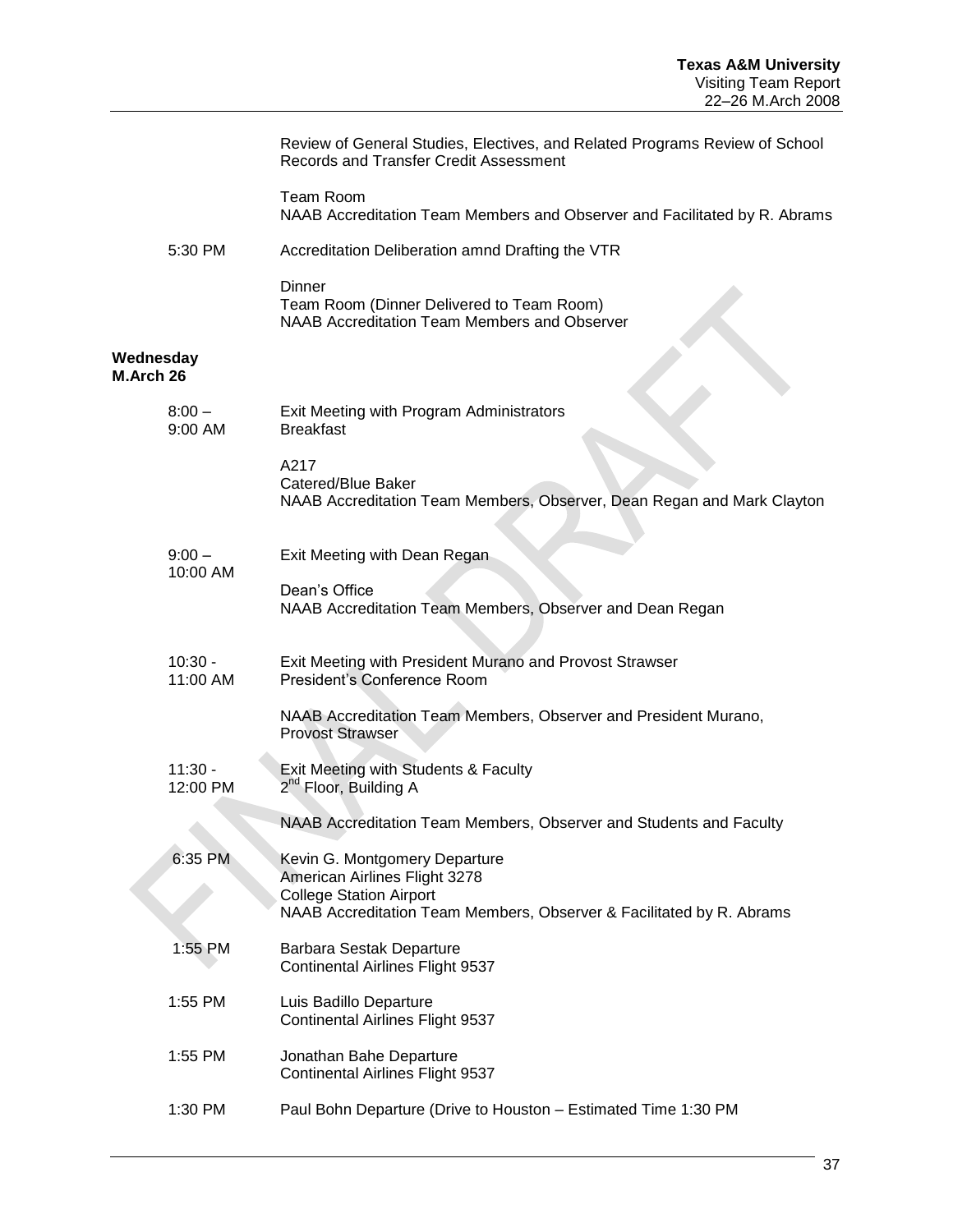## **IV. Report Signatures**

**Respectfully submitted,**

Kevin G. Montgomery, FAIA **Representing the NCARB Team Chair** Barbara A. Sestak, AIA **Representing the ACSA Team member** Jonathan K. Bahe, Associate AIA **Representing the AIAS Veam member** 

Luis V. Badillo, AIA Tedm member

Paul Bohn, AIA **Observer** 

**Representing the AIA**